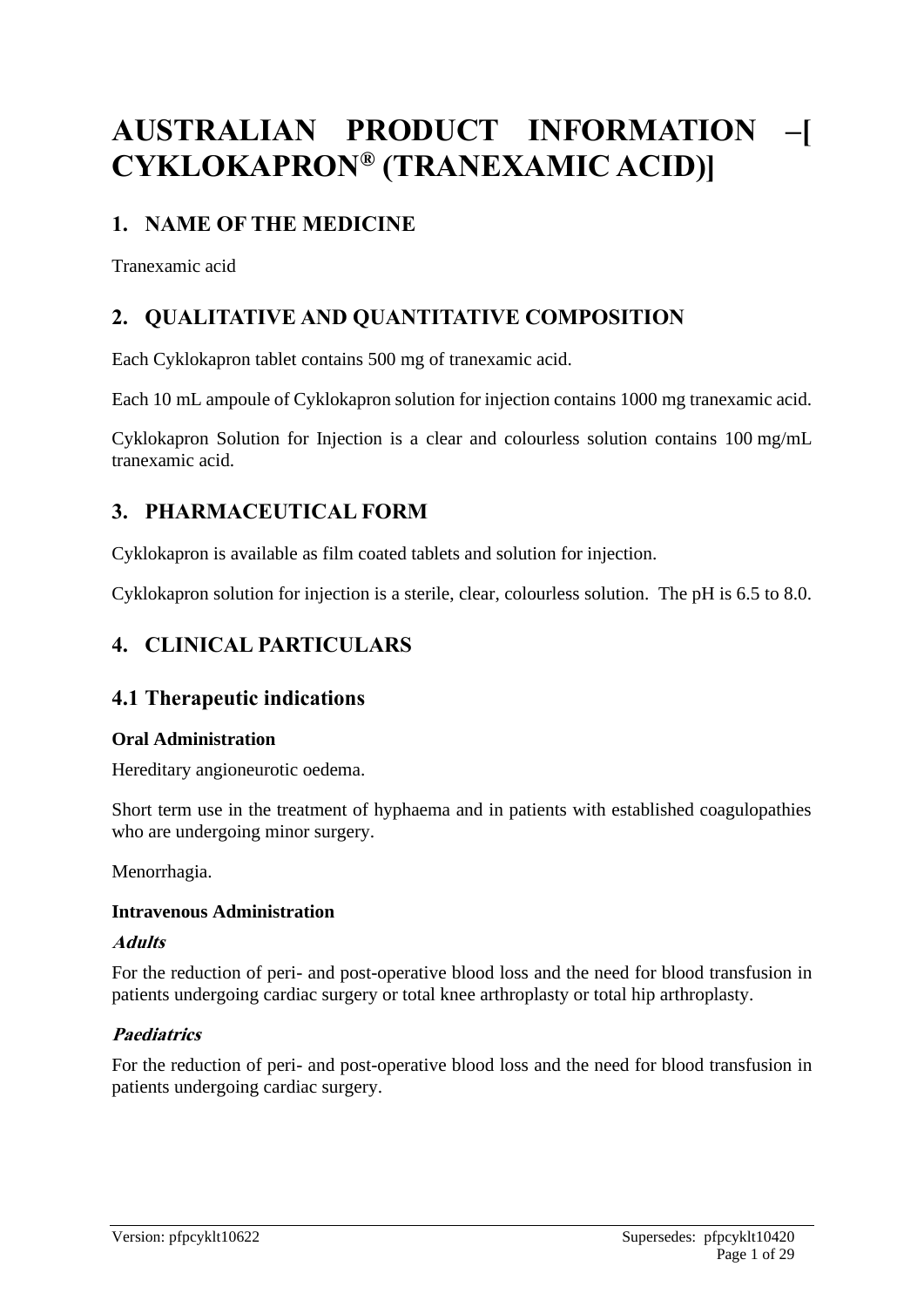# **4.2 Dose and method of administration**

### **TRANEXAMIC ACID MUST NOT BE USED FOR INTRATHECAL OR EPIDURAL ADMINISTRATION.**

#### **Oral Administration**

### **Traumatic Hyphaema**

1.0 to 1.5 g every 8 hours for six to seven days.

#### **Menorrhagia**

Two tablets  $(1 \text{ g})$  four times a day, increasing to three tablets  $(1.5 \text{ g})$  four times a day if needed, for four days. Treatment should be initiated at the onset of visible bleeding, and continued for the first 4 days of the menstrual cycle. Patients should be assessed after three months of treatment.

No efficacy data are available from randomised, controlled clinical trials for treatment beyond three menstrual cycles.

#### **Hereditary Angioneurotic Oedema**

Patients who can sense the onset of attacks are best treated intermittently with 2 - 3 tablets, 2 - 3 times a day until symptoms subside. Others should be treated continuously with the same dose.

#### **Prostatectomy**

1 g orally six hours pre-operatively followed by 1 g orally 3 to 4 times a day until macroscopic haematuria is no longer present. Treatment beyond two weeks is not recommended.

### **Patients with Established Coagulopathies undergoing Minor Surgery**

#### **Conisation of the Cervix**

1.0 to 1.5g (2 to 3 tablets) every 8 to 12 hours for 12 days post-operatively.

### **Dental operations/extraction**

25 mg/kg is given orally two hours before operation. Factor VIII and Factor IX should be given as well as tranexamic acid. After the operation, 25 mg/kg of tranexamic acid is given 3 to 4 times a day for 6 to 8 days.

In Australia, there is no documented clinical evidence to support the use of Cyklokapron solution for injection for traumatic hyphaema, menorrhagia, hereditary angioneurotic oedema, prostatectomy, conisation of the cervix and dental operations or extractions. Cyklokapron tablets should be used in these clinical settings.

| Dosage Adjustment in Renal Impairment for orally administered Cyklokapron |  |  |
|---------------------------------------------------------------------------|--|--|
|                                                                           |  |  |

| eGFR $(mL/min/1.73m2)$ | <b>Dose</b>           | Dose frequency |
|------------------------|-----------------------|----------------|
| $60 - 89$              | 15 mg/kg body weight  | Twice daily    |
| $30 - 59$              | 15 mg/kg body weight  | Daily          |
| $<$ 29                 | 7.5 mg/kg body weight | Daily          |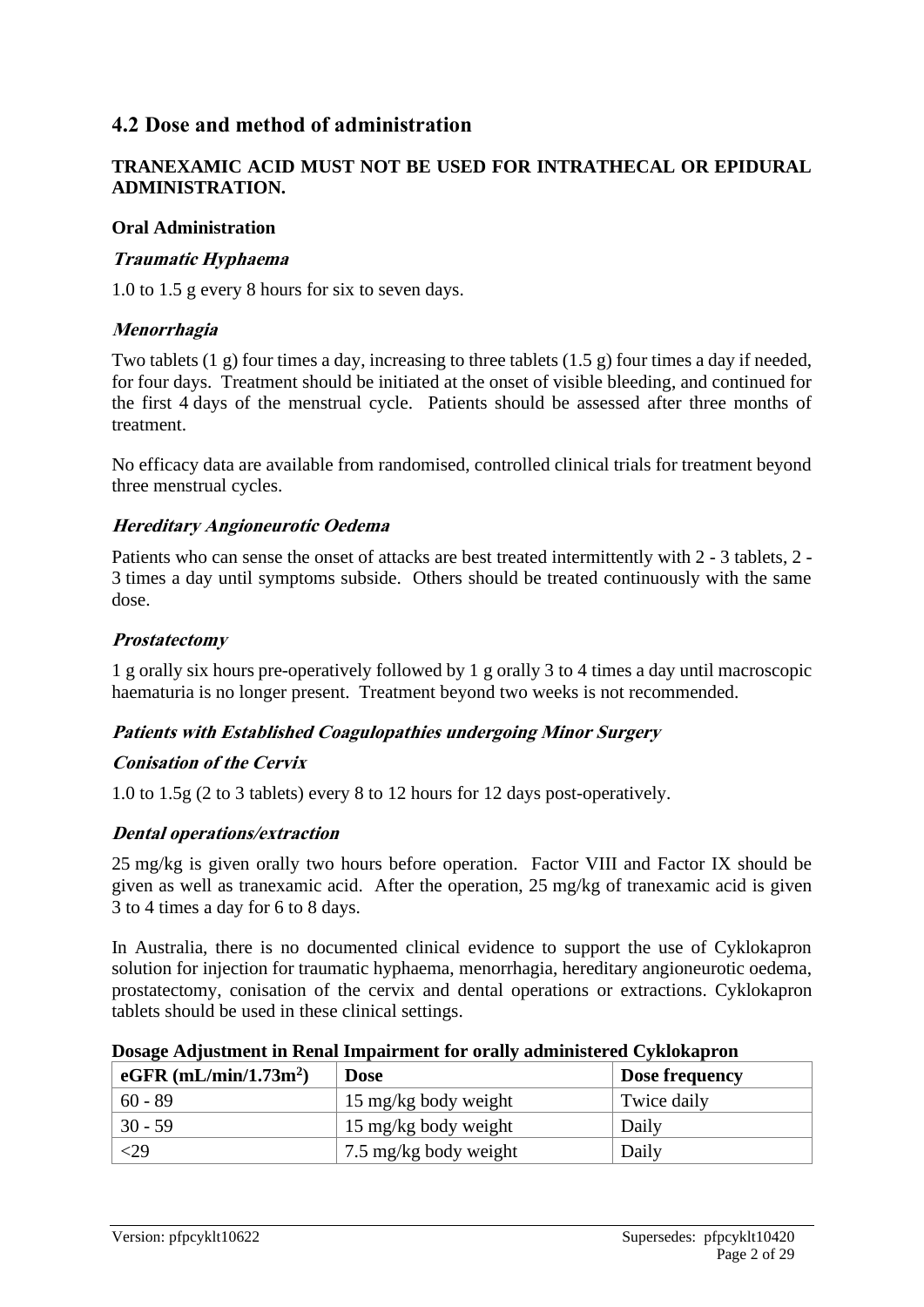#### **Intravenous Administration**

#### **Adult Cardiac Surgery**

After induction of anaesthesia and prior to skin incision, administer a pre-surgical loading dose of 15 mg/kg tranexamic acid, followed by infusion of 4.5 mg/kg/h for the duration of surgery. 0.6 mg/kg of this infusion dose may be added in the priming volume of the heart-lung machine.

#### **Adult Total Knee Arthroplasty**

Administration of 15 mg/kg tranexamic acid prior to release of the tourniquet followed by repeat bolus injection of 15 mg/kg at 8 hourly intervals after the initial dose. The last bolus dose is to be administered 16 hours after the initial dose.

#### **Adult Total Hip Arthroplasty**

Administration of 15mg/kg tranexamic acid immediately prior to skin incision, followed by a repeat bolus of 15 mg/kg at 8 hourly intervals after the initial dose. The last bolus dose is to be administered 16 hours after the initial dose (also see Section 5.1 Pharmacodynamic properties - Clinical trials).

#### **Dosage Adjustment in the Elderly**

No reduction in dosage is necessary, unless there is evidence of renal failure.

#### **Dosage Adjustment in Renal Impairment**

| eGFR $(mL/min/1.73m2)$ | <b>Loading</b>     | <b>Prime</b>        | <b>Infusion</b>        |  |
|------------------------|--------------------|---------------------|------------------------|--|
| $60 - 89$              | $15 \text{ mg/kg}$ | $0.6 \text{ mg/kg}$ | $3.75 \text{ mg/kg/h}$ |  |
| $30 - 59$              | $15 \text{ mg/kg}$ | $0.6 \text{ mg/kg}$ | $2.5 \text{ mg/kg/h}$  |  |
| $<$ 29                 | $15 \text{ mg/kg}$ | $0.6 \text{ mg/kg}$ | $1.25 \text{ mg/kg/h}$ |  |

#### **Adult Cardiac Surgery**

### **Adult Total Knee Arthroplasty**

| eGFR $(mL/min/1.73m2)$ | Dosage Adjustment for Cyklokapron Solution for<br><b>Injection</b>                                                                                                                                                                                             |
|------------------------|----------------------------------------------------------------------------------------------------------------------------------------------------------------------------------------------------------------------------------------------------------------|
| $60 - 89$              | Administration of 15 mg/kg tranexamic acid immediately<br>prior to tourniquet release followed by a repeat bolus of 11.25<br>mg/kg at 8 hourly intervals after the initial dose. The last<br>bolus dose is to be administered 16 hours after the initial dose. |
| $30 - 59$              | Administration of 15 mg/kg tranexamic acid immediately<br>prior to tourniquet release followed by a repeat bolus of 8.4<br>mg/kg at 8 hourly intervals after the initial dose. The last<br>bolus dose is to be administered 16 hours after the initial dose.   |
| -29                    | Administration of 15 mg/kg tranexamic acid immediately<br>prior to tourniquet release followed by a repeat bolus of 6.3<br>mg/kg at 8 hourly intervals after the initial dose. The last<br>bolus dose is to be administered 16 hours after the initial dose.   |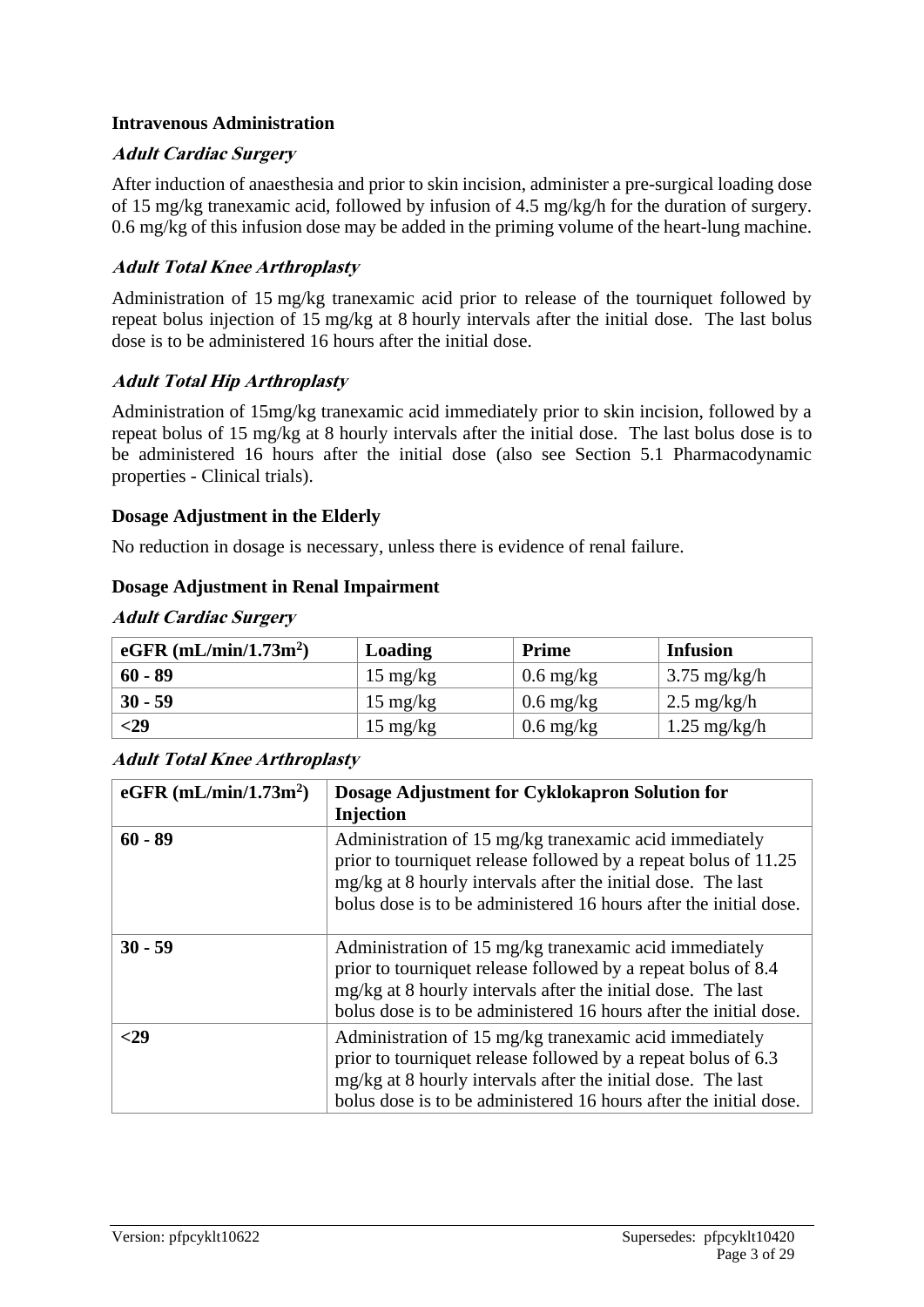### **Adult Total Hip Arthroplasty**

| eGFR $(mL/min/1.73m2)$ | Dosage Adjustment for Cyklokapron Solution for<br>Injection                                                                                                                                                                                                  |
|------------------------|--------------------------------------------------------------------------------------------------------------------------------------------------------------------------------------------------------------------------------------------------------------|
| $60 - 89$              | Administration of 15 mg/kg tranexamic acid immediately<br>prior to skin incision followed by a repeat bolus of 11.25<br>mg/kg at 8 hourly intervals after the initial dose. The last<br>bolus dose is to be administered 16 hours after the initial<br>dose. |
| $30 - 59$              | Administration of 15 mg/kg tranexamic acid immediately<br>prior to skin incision followed by a repeat bolus of 8.4 mg/kg<br>at 8 hourly intervals after the initial dose. The last bolus dose<br>is to be administered 16 hours after the initial dose.      |
| -29                    | Administration of 15 mg/kg tranexamic acid immediately<br>prior to skin incision followed by a repeat bolus of 6.3 mg/kg<br>at 8 hourly intervals after the initial dose. The last bolus dose<br>is to be administered 16 hours after the initial dose.      |

#### **Use in Paediatric Population ≥2 years old**

#### **Paediatric Cardiac Surgery**

After induction of anaesthesia and prior to skin incision, administration of 10 mg/kg as an initial pre-surgical bolus dose followed by a repeat bolus dose of 10 mg/kg during surgery or as an infusion during surgery.

Tranexamic acid should only be used in the paediatric population  $\geq 2$  years old. Dose reduction is recommended for children  $\geq$  years old with mild to moderate renal impairment. It should not be used in children with severe renal impairment (see Section 5.1 Pharmacodynamic properties - Clinical trials **-** Paediatrics Cardiac Surgery and Section 4.4 Special warnings and precautions for use - Paediatric use).

| eGFR $(mL/min/1.73m2)$ | Dosage Adjustment for Cyklokapron Solution for Injection                                                                                                        |
|------------------------|-----------------------------------------------------------------------------------------------------------------------------------------------------------------|
| $60 - 89$              | Administration of 10 mg/kg tranexamic acid after induction of<br>anaesthesia and prior to skin incision followed by a bolus dose<br>of 7.5 mg/kg at CPB bypass. |
| $30 - 59$              | Administration of 10 mg/kg tranexamic acid after induction of<br>anaesthesia and prior to skin incision followed by a bolus of<br>5.6 mg/kg at CPB bypass.      |
| -29                    | Tranexamic acid should not be used in paediatrics with severe<br>renal impairment.                                                                              |

**Dosage Adjustment in Paediatric Population ≥2 years with Renal Impairment**

# **Method of administration**

Cyklokapron solution for injection is intended for intravenous administration (intravenous injection and infusion). The recommended rate of administration is 50 mg/min. Undiluted Cyklokapron solution for injection (100 mg/mL) may be administered at 0.5 ml/min by intravenous infusion or intravenous injection. Solutions diluted to 1% tranexamic acid (i.e.,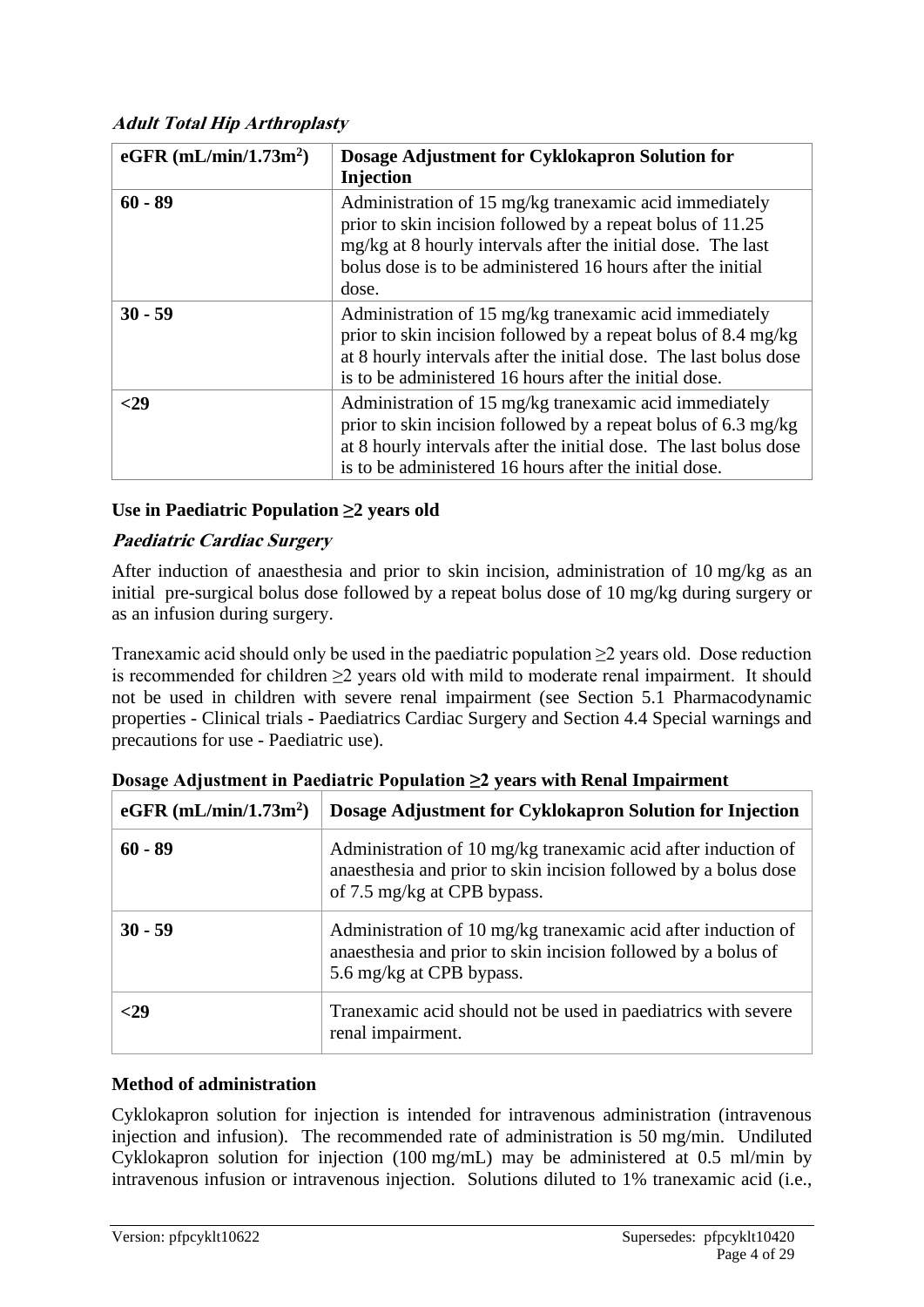1 g in 100 mL or 10 mg/mL), may be administered at 5 mL/min or solutions diluted to 2% tranexamic acid, may be administered at 2.5 mL/min by intravenous infusion.

For adult cardiac surgery, a loading dose is administered prior to surgery followed by a prolonged infusion during surgery. The recommended rate of prolonged infusion is 4.5 mg/kg patient body weight per hour. For a patient who weighs 100 kg, undiluted Cyklokapron solution for injection (100 mg/mL) may be administered at 4.5 mL/hour. Solutions diluted to 1% tranexamic acid may be administered at 45 mL/hour and solutions diluted to 2% tranexamic acid may be administered at 22.5 mL/hour.

Rapid intravenous injection may cause dizziness and/or hypotension (refer to Section 4.4 Special warnings and precautions for use and Section 4.8 Adverse effects (undesirable effects) - Post-marketing experience).

Cyklokapron solution for injection can be mixed with the following solutions:

- 0.9% NaCl solution
- 5% glucose solution
- Dextran 40
- Dextran 70
- Ringer's solution (Compound Sodium Chloride).

The required volume of Cyklokapron solution for injection may be added to the chosen infusion solution to achieve final concentrations of 1 or 2 g in 100 mL (10 or 20 mg/mL, 1% or 2%).

The mixture should be used immediately after preparation. If storage is necessary, the mixture should be stored at 2 - 8°C for a maximum of 24 hours. Mixture not used within 24 hours of preparation, should be discarded.

# **4.3 Contraindications**

### **Intrathecal and epidural administration of tranexamic acid is contraindicated.**

Patients with a history or risk of thrombosis should not be given tranexamic acid, unless at the same time it is possible to give treatment with anticoagulants.

Active thromboembolic disease such as deep vein thrombosis (DVT), pulmonary embolism and cerebral thrombosis.

The preparation should not be given to patients with acquired disturbances of colour vision. If disturbances of colour vision arise during the course of treatment the administration of the preparation should be discontinued.

Patients with subarachnoid haemorrhage should not be given tranexamic acid as anecdotal experience indicates that cerebral oedema and cerebral infarction may be caused in such cases.

Hypersensitivity to tranexamic acid or any of its excipients.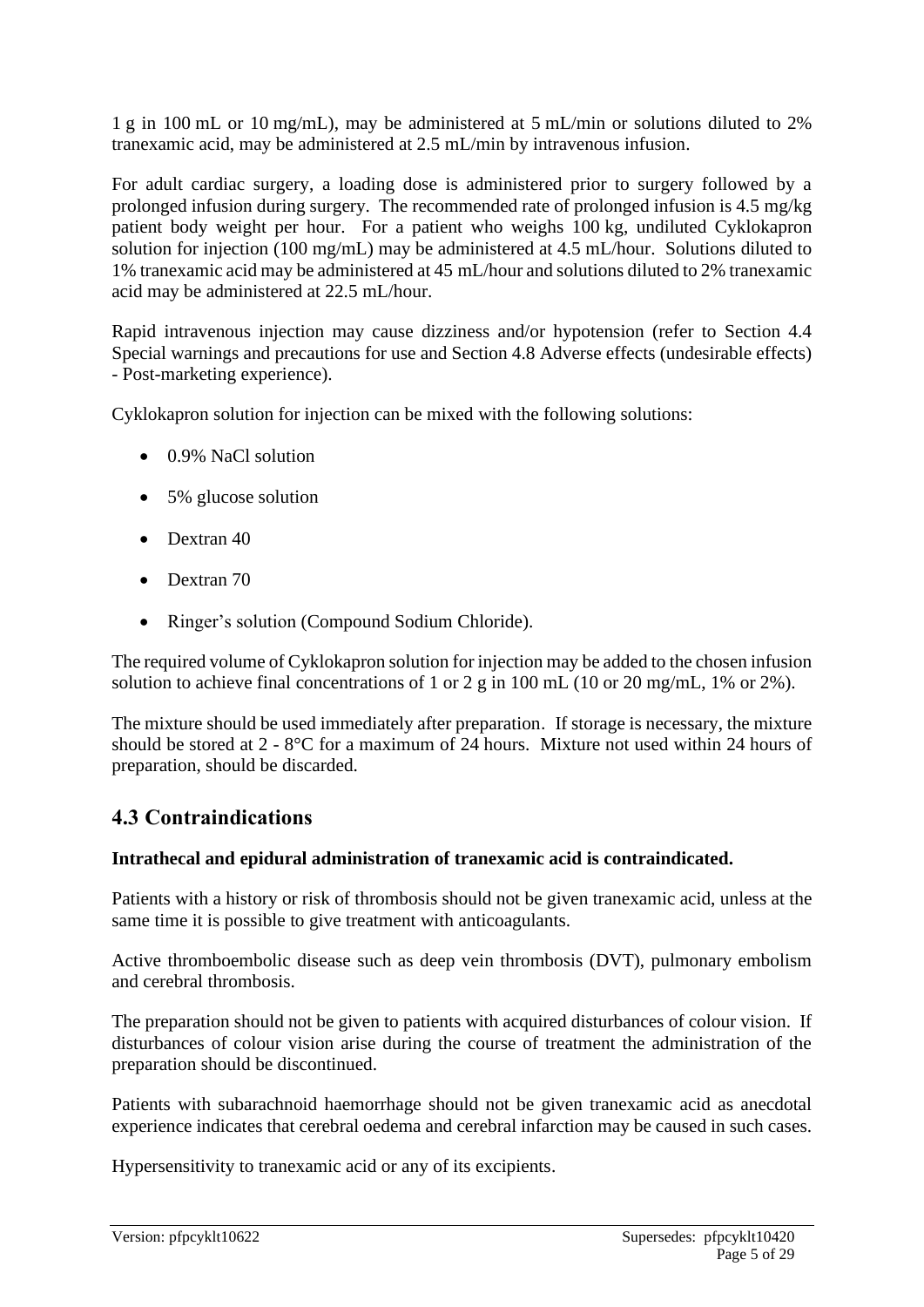# **4.4 Special warnings and precautions for use**

The dose of tranexamic acid should be reduced in patients with renal impairment because of the risk of accumulation (see Section 4.2 Dose and method of administration). Isolated cases of obstruction of the urinary tract due to blood clots have been observed when tranexamic acid has been used to treat severe bleeding from the upper urinary tract.

Rapid intravenous injection of Cyklokapron solution for injection may cause dizziness and/or hypotension. The recommended rate of administration is 50 mg/min. Undiluted Cyklokapron solution for injection (100 mg/mL) may be administered at 0.5 mL/min by intravenous infusion or intravenous injection. Solutions diluted to 1% tranexamic acid (i.e., 1 g in 100 mL or 10 mg/mL), may be administered at 5 mL/min or solutions diluted to 2% tranexamic acid, may be administered at 2.5 mL/min by intravenous infusion.

For adult cardiac surgery, a loading dose is administered prior to surgery followed by a prolonged infusion during surgery. The recommended rate of prolonged infusion is 4.5 mg/kg patient body weight per hour. For a patient who weighs 100 kg, undiluted Cyklokapron Solution for Injection (100 mg/mL) may be administered at 4.5 mL/hour. Solutions diluted to 1% tranexamic acid may be administered at 45 mL/hour and solutions diluted to 2% tranexamic acid may be administered at 22.5 mL/hour (refer to Section 4.2 Dose and method of administration and Section 4.8 Adverse effects (undesirable effects) - Post-marketing experience).

Tranexamic acid therapy is not indicated in haematuria caused by diseases of the renal parenchyma. Intravascular precipitation of fibrin frequently occurs in these conditions and may aggravate the disease. In addition, in cases of massive renal haemorrhage of any cause, antifibrinolytic therapy carries the risk of clot retention in the renal pelvis.

Although clinical evidence shows no significant increase in thrombosis, possible risk of thrombotic complications cannot be ruled out. Venous and arterial thrombosis or thromboembolism has been reported in patients treated with tranexamic acid. In addition, cases of central retinal artery and central retinal vein obstruction have been reported. A few patients have developed intracranial thrombosis with tranexamic acid but further investigation is needed to assess the significance of this potential hazard. Safety data from pooling of published studies, indicated a statistically non-significant higher incidence in thromboembolic complications in the tranexamic acid group compared to non-active controls in adult patients undergoing total knee arthroplasty (risk difference  $= 0.023$  [95% CI: -0.007 to 0.053]) and in adult patients undergoing total hip arthroplasty (risk difference  $= 0.012$  [95% CI: -0.012, 0.036]).

Patients with a high risk for thrombosis (a previous thromboembolic event and a family history of thromboembolic disease) should use tranexamic acid only if there is a strong medical indication and under strict medical supervision. The risk for thromboembolic events may be increased in patients using hormonal contraceptives. If Cyklokapron has to be used in these patients, advise them to use an effective alternative (nonhormonal) contraceptive method.

Tranexamic acid should not be administered concomitantly with Factor IX Complex Concentrates or Anti-inhibitor Coagulant Concentrates, as the risk of thrombosis may be increased.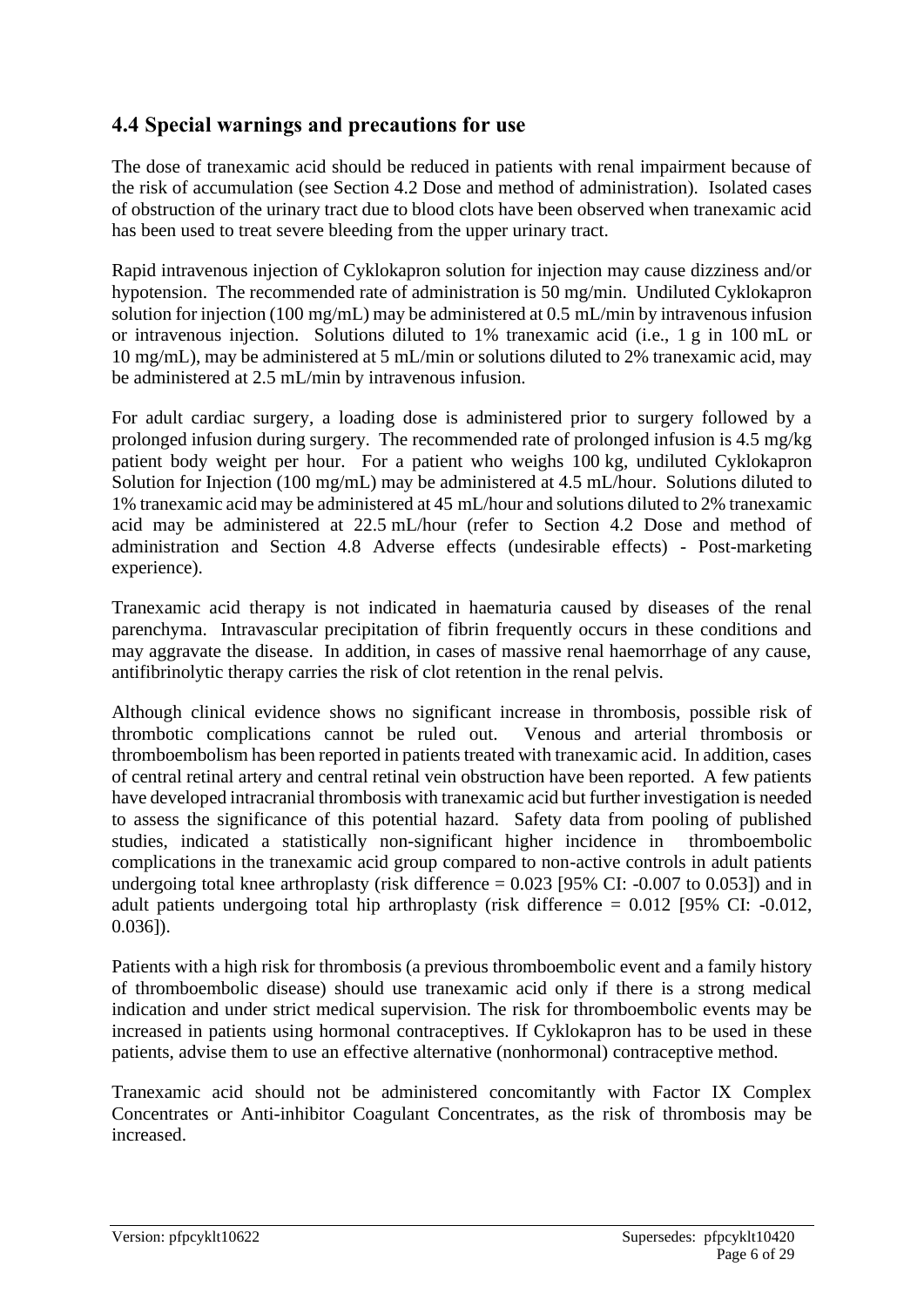Blood in body cavities such as pleural space, joint spaces and urinary tract (e.g., renal, pelvis, bladder) may develop 'indissoluble clots' in these cavities due to extravascular blood clots which may be resistant to physiological fibrinolysis.

Patients with irregular menstrual bleeding should not use tranexamic acid until the cause of the irregularity has been established. If menstrual bleeding is not adequately reduced by tranexamic acid, an alternative treatment should be considered.

There are no data on the use of tranexamic acid in women taking oral contraceptive agents.

Patients with disseminated intravascular coagulation (DIC) who require treatment with Cyklokapron must be under the strict supervision of a physician experienced in treating this disorder.

Focal areas of retinal degeneration have developed in cats, dogs and rats following oral or intravenous tranexamic acid at doses between 250 to 1600 mg/kg/day (6 to 40 times the recommended usual human dose) from 6 days to 1 year. The incidence of such lesions has varied from 25% to 100% of animals treated and was dose related. At lower doses some lesions appeared to be reversible.

Limited data in cats and rabbits showed retinal changes in some animals with doses as low as 126 mg/kg/day (about 3 times the recommended human dose) administered for several days to two weeks.

No retinal changes have been reported or noted in eye examinations in patients treated with tranexamic acid for weeks to months in clinical trials. However, visual abnormalities, often poorly characterised, represent the most frequently reported postmarketing adverse event in Sweden. For patients who are to be treated continually for longer than several days, an ophthalmological examination, including visual acuity, colour vision, eye-ground and visual fields, is advised before commencing and at regular intervals during the course of treatment. Tranexamic acid should be discontinued if changes in examination results are found.

Convulsions have been reported in association with tranexamic acid treatment. Serious events including death and cardiac arrythmias were reported in patients erroneously treated with tranexamic acid via intrathecal or epidural injection (see section 4.3).

#### **Use in hepatic impairment**

Pharmacokinetic data from patients with pre-existing hepatic impairment, who were treated with tranexamic acid, are not available. As tranexamic acid is excreted unchanged, dose adjustment due to hepatic impairment is not required.

#### **Use in renal impairment**

Patients with impaired renal function may experience an increased elimination half life for the drug. The need for dose reduction is recommended in adult patients with renal impairment.

Dose reduction is recommended in children  $\geq$  years old who are mildly or moderately renally impaired. Tranexamic acid is not recommended in children who are severely impaired (see Section 5.1 Pharmacodynamic properties - Clinical trials and Section 4.2 Dose and method of administration).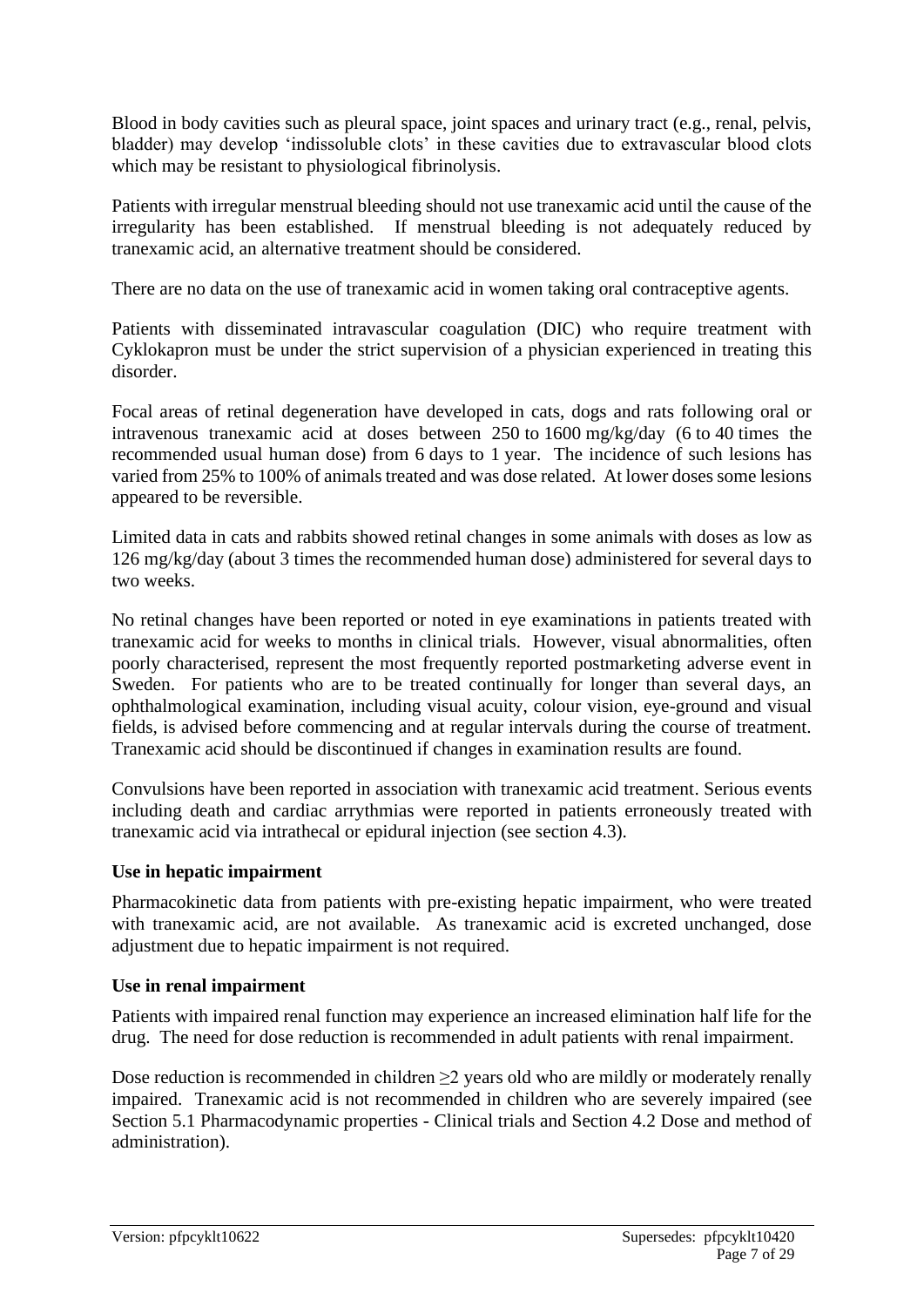For both the adult and the paediatric patient, an eGFR  $\geq$ 90 mL/min/1.73 m<sup>2</sup> usually indicates kidney function within a 'normal range', but does not exclude patients with early kidney damage. If renal impairment is suspected, informed dose alterations decision may include other estimates of renal function including consultation with an experienced renal physician.

#### **Use in the elderly**

No reduction in dosage is necessary, unless there is evidence of renal failure.

#### **Paediatric use**

Clinical experience with tranexamic acid in menorrhagic females under 15 years of age is not available.

Clinical experience in the paediatric population <2 years old is limited and tranexamic acid should only be used if the benefit outweighs the risk. The benefit of an antifibrinolytic drug in neonates and infants aged <2 year old is questionable, as bleeding under CPB in this population is more related to the immaturity of the coagulation system than fibrinolysis. Published efficacy and safety data is inconclusive in neonates and infants aged <2 years old. Due to the physiological characteristics of neonates and infants (immaturity of the blood-brain barrier and renal function), as well as the generalised inflammatory state related to CPB, there may be a potential risk of cerebral exposure to tranexamic acid evoking epileptic seizure (see Section 4.2 Dose and method of administration - Paediatric Cardiac Surgery and Section 4.4 Special warnings and precautions for use - Use in renal impairment).

#### **Effects on laboratory tests**

No data available.

# **4.5 Interactions with other medicines and other forms of interactions**

Clinically important interactions have not been observed with tranexamic acid tablets. There are no specific drug-drug interactions data for tranexamic acid. Because of the absence of interaction studies, simultaneous treatment with anticoagulants must take place under the strict supervision of a physician experienced in this field.

Cyklokapron solution for injection should not be mixed with blood for transfusion or infusion solutions containing penicillin.

Avoid concomitant use of Cyklokapron with medical products that are prothrombotic because concomitant use can further increase the risk of thromboembolic adverse reactions associated with tranexamic acid (4.4 Special warnings and precautions for use)

# **4.6 Fertility, pregnancy and lactation**

### **Effects on fertility**

Fertility was not affected in male or female rats at high oral doses up to 850 - 880 mg/kg/day (~ 1.7 times the maximum recommended daily human oral dose on a body surface area basis).

There are no clinical data in humans supporting the impact of tranexamic acid on fertility.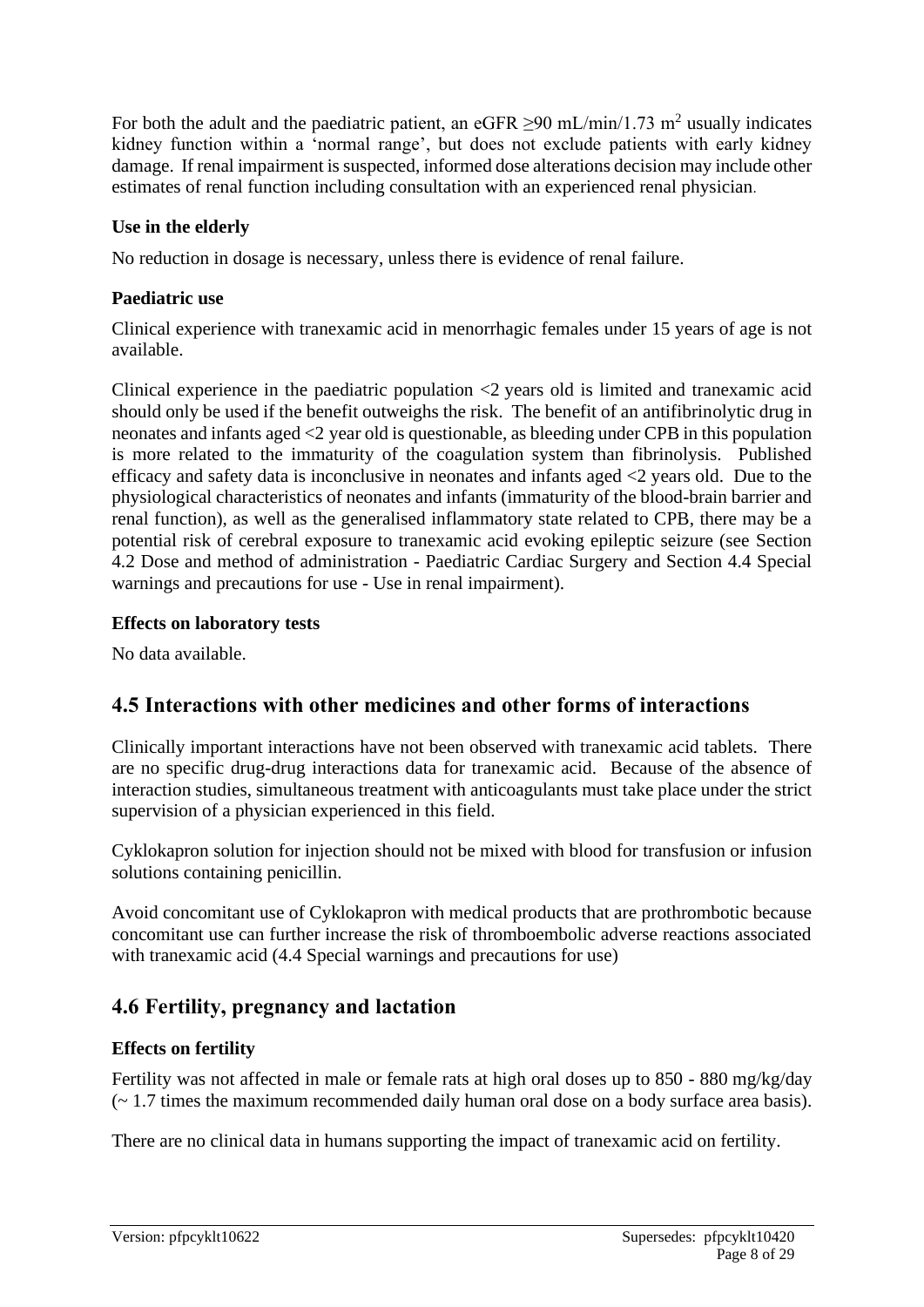#### **Use in pregnancy – Pregnancy Category B1**

Drugs which have been taken by only a limited number or pregnant women and women of childbearing age, without an increase in the frequency of malformation or other direct or indirect harmful effects on the human foetus having been observed.

Available data from published studies, case series and case reports with tranexamic acid use in pregnant women in the second and third trimester and at the time of delivery have not clarified whether there is a drug-associated risk of miscarriage or adverse maternal or fetal outcomes. There are cases of fetal structural abnormalities that resulted in death of the newborn following administration of tranexamic acid to the mother during conception or the first trimester of pregnancy; however, due to other confounding factors the risk of major birth defects with use of tranexamic acid during pregnancy is not clear.

The estimated background risk for major birth defects and miscarriage for the indicated human population is unknown. All pregnancies have a background risk of birth defect, loss, or other adverse outcomes.

It is not known whether tranexamic acid use in pregnant women may cause a drug-associated risk of miscarriage or adverse maternal or fetal outcomes. For decisions regarding the use of tranexamic acid during pregnancy, the potential risk of tranexamic acid administration on the fetus should always be considered along with the mother's clinical need for tranexamic acid; an accurate risk-benefit evaluation should drive the treating physician's decision.

Tranexamic acid passes through the placenta. The concentration in cord blood after an intravenous injection of 10 mg/kg to pregnant women is about 30 mg/L, as high as in the maternal blood.

There were 13 clinical studies that described fetal and/or neonatal functional issues such as low Apgar score, neonatal sepsis, cephalohematoma and 9 clinical studies that discussed alterations to growth including low birth weight and preterm birth at 22-36 weeks of gestation in fetuses and infants exposed to tranexamic acid in-utero.

Studies in rats (at up to 1000 mg/kg/day PO; 2 times the maximum recommended daily human oral dose on a body surface area basis) showed no effects of tranexamic acid on embryonic or neonatal development. In rabbits, increased fetal losses and lower litter weights were noted at 200 mg/kg IV and 400 mg/kg PO (1.6 times the maximum recommended daily human oral dose on a body surface area basis) (but not at 100 mg/kg IV or 200 mg/kg PO). There was no effect on rat or rabbit young survival (including one IV teratology study in rabbits at 50–200 mg/kg).

#### **Use in lactation**

Published literature reports the presence of tranexamic acid in human milk. There are no data on the effects of tranexamic acid on the breastfed child or the effects on milk production. The developmental and health benefits of breastfeeding should be considered along with the mother's clinical need for tranexamic acid and any potential adverse effects on the breastfed child from tranexamic acid or from the underlying maternal condition.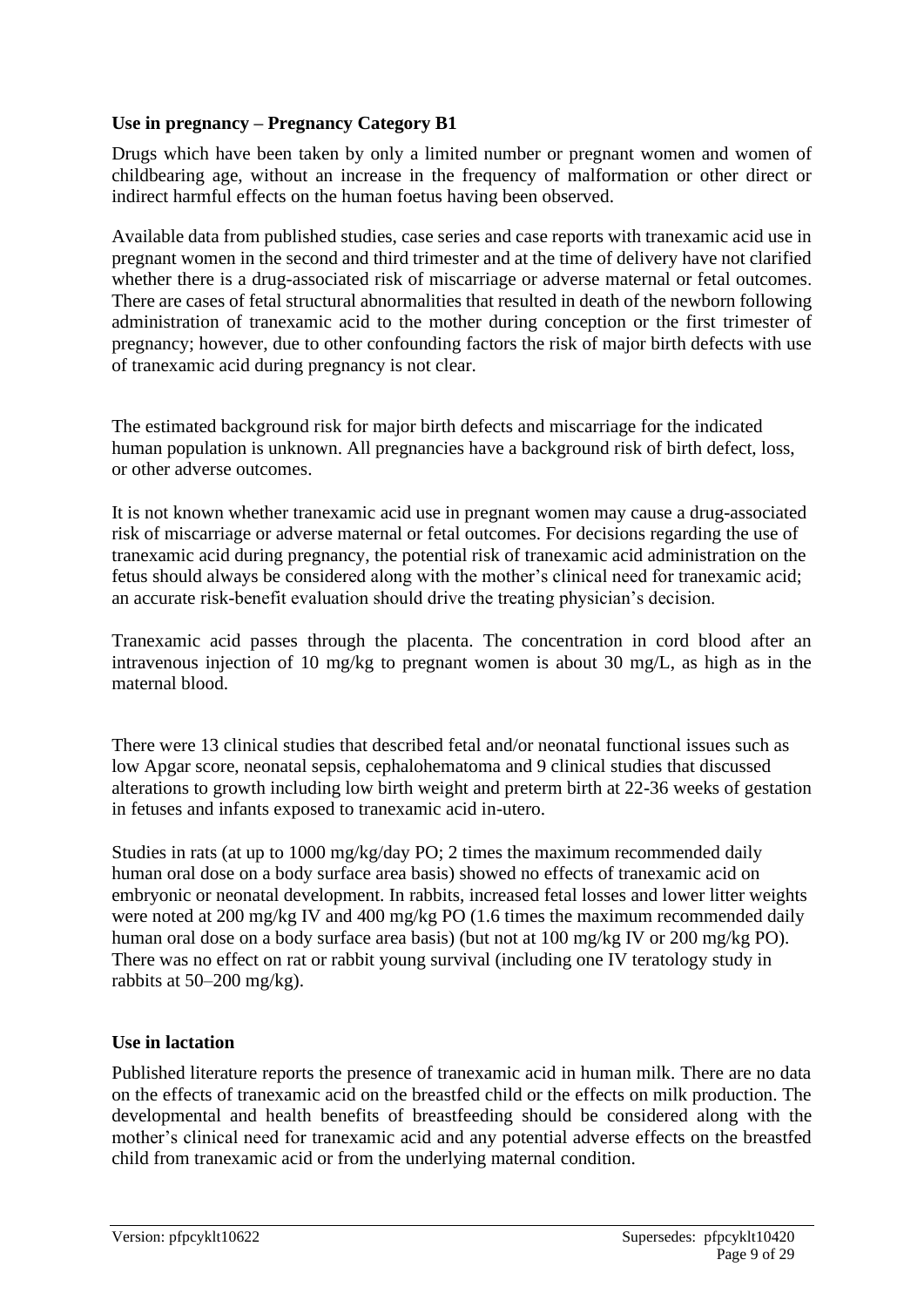# **4.7 Effects on ability to drive and use machines**

Tranexamic acid may cause dizziness and therefore may influence the ability to drive or use machines.

# **4.8 Adverse effects (undesirable effects)**

### **Oral Administration**

Gastrointestinal discomfort occurs in more than 30% of patients after oral administration of 6 g/day. The discomfort disappears when the dose is reduced.

#### **Common side effects**  $(≥1$  **<b>to**  $<10\%)$

*Gastrointestinal disorders*: nausea, vomiting, diarrhoea.

#### Uncommon side effects  $(≥0.1$  to  $<1%$ )

*Immune System disorders*: dermatitis allergic.

#### **Intravenous Administration**

The safety of tranexamic acid via intravenous administration was established by pooling published studies comprising a total of 5736 adult tranexamic acid patients undergoing cardiac surgery, total knee or hip arthroplasty. The adverse events are reported by system organ class with frequencies expressed as a percentage of patients treated. These should be interpreted within the surgical setting.

#### **Adult Cardiac Surgery**

Safety data were compiled by pooling 43 published studies comprising 2797 adult patients undergoing low risk cardiac surgery and 1055 adult patients undergoing high risk cardiac surgery. Low risk cardiac surgery is defined as CABG, valve replacement surgery or multiple procedures involving both CABG and valve replacement. High risk cardiac surgery includes repeat CABG, repeat valve replacement, atrio-septal repair or surgical repair of aortic dissection or aneurysm.

Patients receiving tranexamic acid patients were treated with total doses that varied from <20 mg/kg to 100 mg/kg. Patient characteristics for the cardiac surgical demography were similar for the control group and the tranexamic acid treated group.

The frequency of adverse events by most relevant body system for all patients undergoing low and high risk cardiac surgery is provided in Table 1. The commonly reported  $(\geq 1\%$  to  $\leq 10\%)$ complications in association with tranexamic acid were renal; cardiac; respiratory, thoracic and mediastinal disorders. In low risk cardiac surgery, the adverse events were similar for the tranexamic acid treated patients and the control group. In high risk procedures, the risk of patients experiencing an adverse event was 3 fold greater in the tranexamic acid treated patients compared to the non-active control group.

The marked difference in adverse events in the high risk surgical group between the non-active control group and the tranexamic acid group was driven by the results of two published studies which contributed 782 of the 1055 patients. These patients, described as high risk surgical patients, had an average risk of mortality at least twice the norm for isolated primary CABG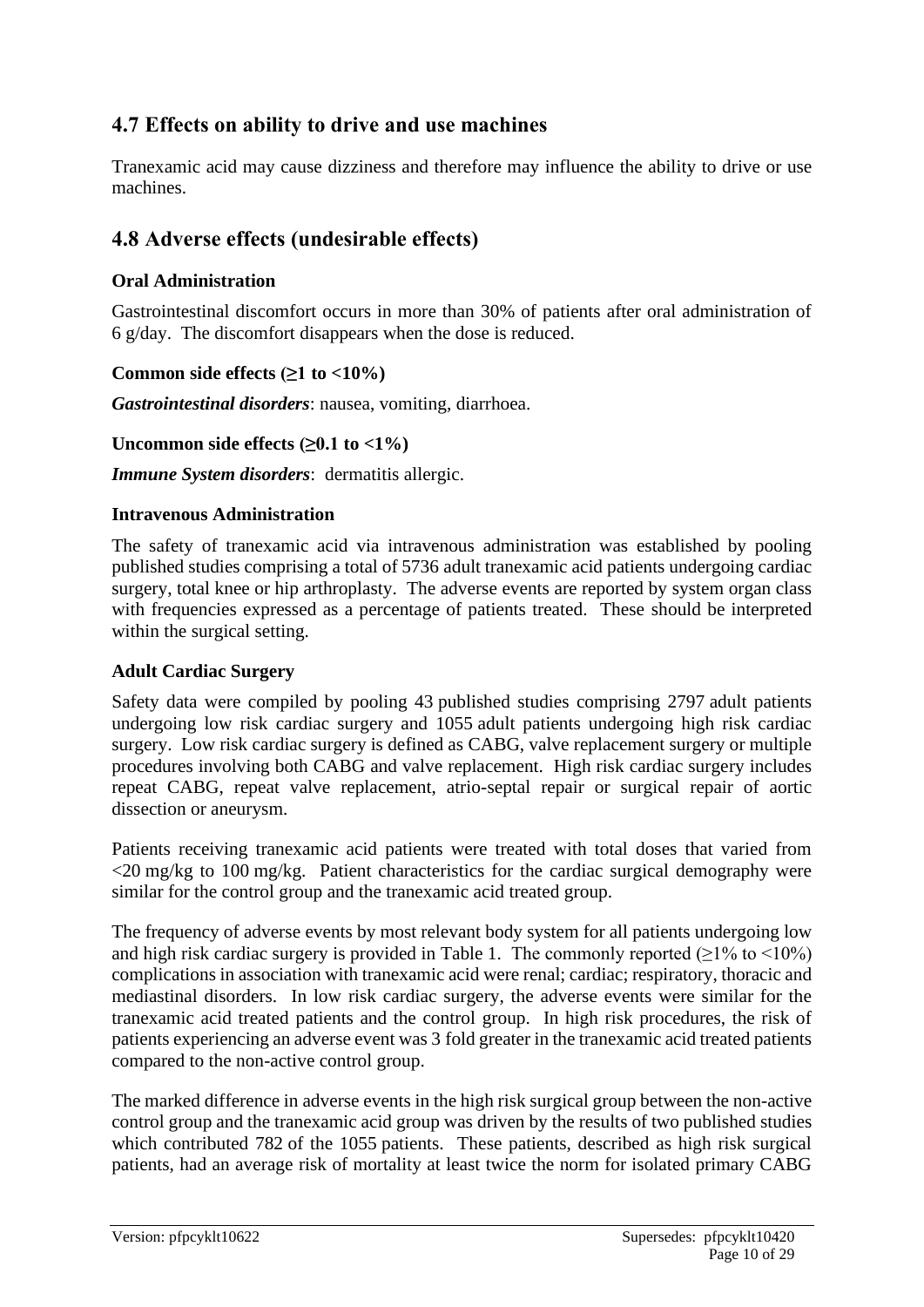and a risk of repeat surgery exceeding 5%. More than 45% of these patients also presented with FC III angina and CHF. As safety data for the tranexamic acid treated high risk patient population were collected against active comparators, the incidences of adverse events in these patients should be interpreted compared to active comparators. Frequency of adverse events reported for this patient population and surgical setting in tranexamic acid treated patients versus active comparators are presented in Table 2.

### **Fatal Events**

Overall, there was a trend towards a lower risk of mortality in all cardiac surgery patients receiving tranexamic acid compared to the control group with the rates almost halved in high risk surgery patients.

# **Renal disorders**

The majority of renal disorders reported in published studies for all cardiac surgery patients were renal dysfunction and renal failure. Renal disorders occurred more frequently in patients undergoing high risk surgery than low risk surgery. These were also reported more frequently in the tranexamic acid treatment groups than in the control groups. The reason for the increased incidence of renal disorders in the tranexamic acid treatment groups is unknown.

# **Cardiac disorders**

For patients undergoing low risk surgery, the incidence was higher in the tranexamic acid group compared to the control group. For patients undergoing high risk surgery, the incidence was higher. The most commonly reported adverse events were cardiogenic shock and myocardial infarction.

### **Central Nervous System disorders**

The most commonly reported CNS disorder reported in published studies for all adult cardiac surgery patients is stroke. The incidence of stroke was higher in patients undergoing high risk than low risk cardiac surgery in both the tranexamic acid treated group and the control group. It is unknown whether this is due to an increased risk of cerebrovascular thromboembolic events.

| Table 1: Adverse events $\geq$ 1% in adult patients undergoing low and high risk cardiac |                     |                 |  |  |  |
|------------------------------------------------------------------------------------------|---------------------|-----------------|--|--|--|
| surgery as reported in published studies                                                 |                     |                 |  |  |  |
|                                                                                          | $C_{\alpha}$ $\sim$ | Tronovania said |  |  |  |

|       | <b>Control</b>                    |                                        | <b>Tranexamic acid</b>            |                                          |                                                                                      |  |
|-------|-----------------------------------|----------------------------------------|-----------------------------------|------------------------------------------|--------------------------------------------------------------------------------------|--|
|       | Low risk<br>surgery<br>$(N=1040)$ | High<br>risk<br>surgery<br>$(N = 207)$ | Low risk<br>surgery<br>$(N=2797)$ | <b>High risk</b><br>surgery<br>$(N=273)$ | <b>High risk</b><br>surgery $\&$<br>high risk<br>patients <sup>1</sup><br>$(N=1055)$ |  |
| Fatal |                                   |                                        |                                   |                                          |                                                                                      |  |
| death | 0.8%                              | 6.8%                                   | 1.0%                              | 2.2%                                     | 3.6%                                                                                 |  |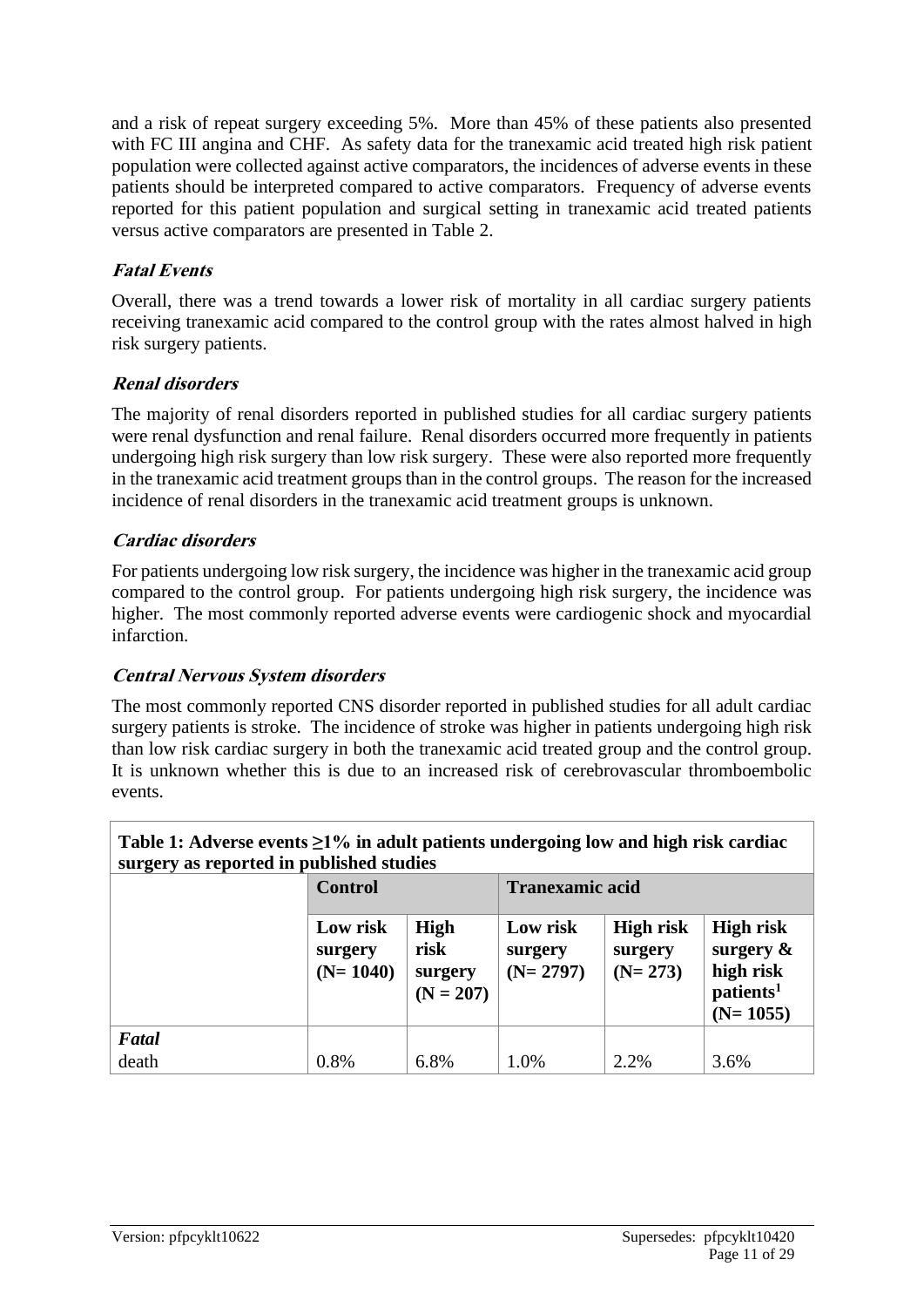| surgery as reported in published studies                    |                                   |                                               |                                   |                                   |                                                                                      |
|-------------------------------------------------------------|-----------------------------------|-----------------------------------------------|-----------------------------------|-----------------------------------|--------------------------------------------------------------------------------------|
|                                                             | <b>Control</b>                    |                                               | <b>Tranexamic acid</b>            |                                   |                                                                                      |
|                                                             | Low risk<br>surgery<br>$(N=1040)$ | <b>High</b><br>risk<br>surgery<br>$(N = 207)$ | Low risk<br>surgery<br>$(N=2797)$ | High risk<br>surgery<br>$(N=273)$ | <b>High risk</b><br>surgery $\&$<br>high risk<br>patients <sup>1</sup><br>$(N=1055)$ |
| Cardiac disorders                                           |                                   |                                               |                                   |                                   |                                                                                      |
| arrhythmia                                                  | 0.6                               |                                               | 0.1                               | 1.5                               | 0.4                                                                                  |
| atrial fibrillation                                         | 2.2                               | 2.4                                           | 0.8                               | 0.7                               | 0.6                                                                                  |
| cardiogenic shock                                           | $\overline{\phantom{a}}$          |                                               | 0.1                               |                                   | 10.6                                                                                 |
| heart block                                                 |                                   | 1.0                                           | $\overline{\phantom{0}}$          | 0.4                               | 0.1                                                                                  |
| myocardial infarction                                       | 1.5                               | 1.5                                           | 1.4                               | 2.6                               | 3.7                                                                                  |
| <b>Central Nervous</b><br><b>System disorders</b>           |                                   |                                               |                                   |                                   |                                                                                      |
| stroke                                                      | 0.2                               | 1.5                                           | 0.2                               | 1.8                               | 3.1                                                                                  |
| <b>Renal disorders</b>                                      |                                   |                                               |                                   |                                   |                                                                                      |
| renal dysfunction/                                          | 0.3                               | 0.5                                           | 0.1                               |                                   | 9.2                                                                                  |
| impairment                                                  |                                   | 2.9                                           | 0.4                               | 2.2                               | 13.6                                                                                 |
| renal failure                                               |                                   |                                               | 1.3                               |                                   |                                                                                      |
| renal insufficiency                                         |                                   |                                               |                                   |                                   |                                                                                      |
| <b>Respiratory, thoracic &amp;</b><br>mediastinal disorders |                                   |                                               |                                   |                                   |                                                                                      |
| respiratory failure                                         |                                   |                                               |                                   |                                   | 9.5                                                                                  |

### **Table 1: Adverse events ≥1% in adult patients undergoing low and high risk cardiac surgery as reported in published studies**

Control group = Placebo or no antifibrinolytic treatment

1782 of the 1055 patients are high risk cardiac surgery patients. Also refer to Table 2.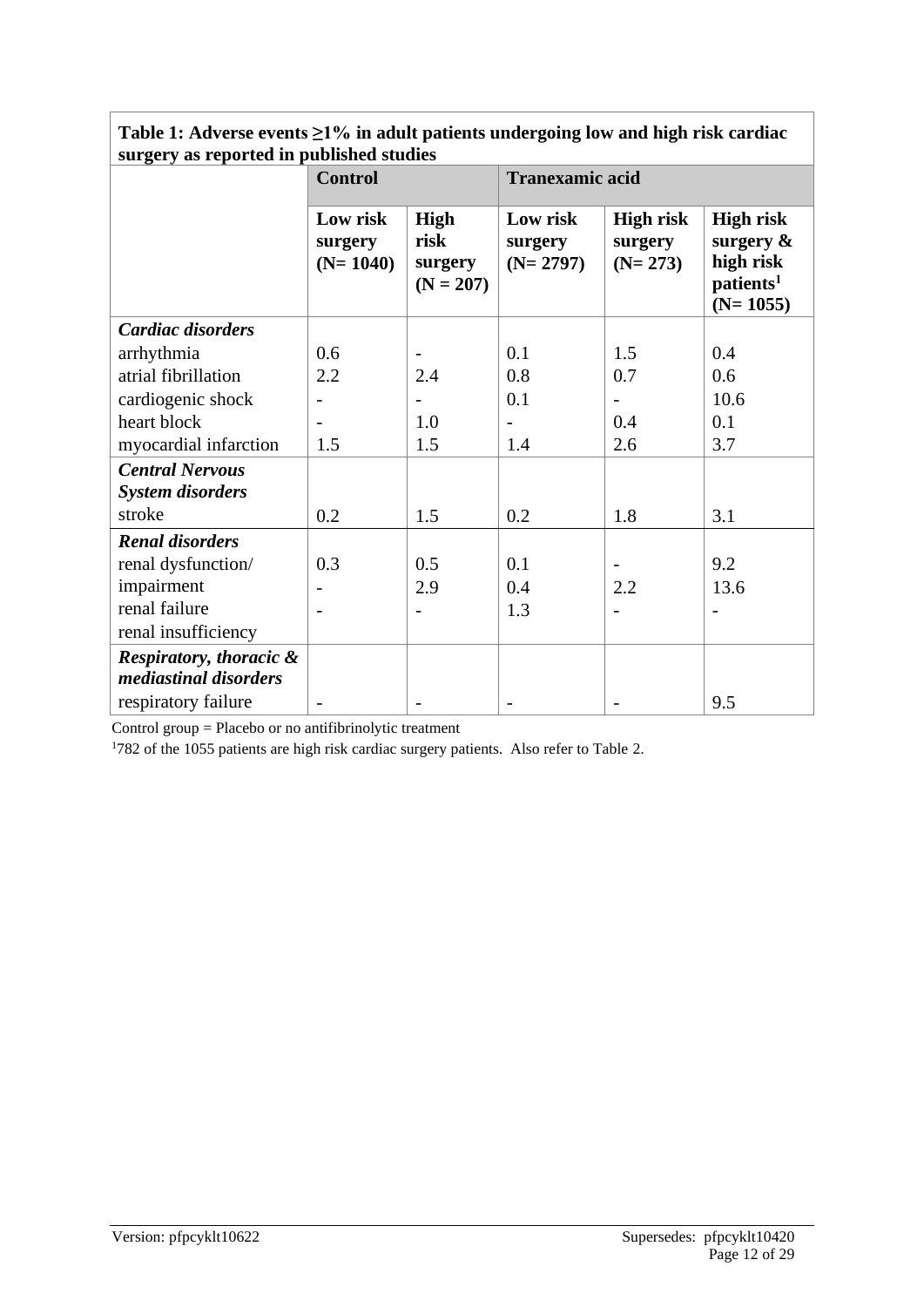| surgery in earcu with it ancaaning acid versus active comparator |                                        |                                  |                           |
|------------------------------------------------------------------|----------------------------------------|----------------------------------|---------------------------|
|                                                                  | Aprotinin <sup>1*</sup><br>$(N = 907)$ | EACA <sup>1</sup><br>$(N = 780)$ | <b>Tranexamic</b><br>acid |
|                                                                  |                                        |                                  | $(N = 1055)^1$            |
| Fatal                                                            |                                        |                                  |                           |
| death                                                            | 6.1%                                   | 4.0%                             | 3.6%                      |
| <b>Cardiac disorders</b>                                         |                                        |                                  |                           |
| cardiogenic shock                                                | 12.4                                   | 15.3                             | 10.6                      |
| myocardial infarction                                            | 4.6                                    | 2.6                              | 3.7                       |
| <b>Central Nervous System disorders</b>                          |                                        |                                  |                           |
| stroke                                                           | 2.5                                    | 2.8                              | 3.1                       |
| <b>Renal disorders</b>                                           |                                        |                                  |                           |
| renal dysfunction                                                | 12.0                                   | 12.8                             | 9.2                       |
| renal failure                                                    | 14.2                                   | 16.9                             | 13.6                      |
| Respiratory, thoracic & mediastinal                              |                                        |                                  |                           |
| disorders                                                        | 10.6                                   | 12.6                             | 9.5                       |
| respiratory failure                                              |                                        |                                  |                           |
| <b>Vascular</b>                                                  |                                        |                                  |                           |
| DVT or pulmonary embolism                                        | 1.0                                    | 0.9                              | 0.8                       |

**Table 2: Adverse events ≥1% for adult high risk patients undergoing high risk cardiac surgery treated with tranexamic acid versus active comparator**

**\***Aprotinin and EACA are not available in Australia; EACA = ε-aminocaproic acid

<sup>1</sup>779 of 907 aprotinin, all 780 EACA and 782 of 1055 tranexamic acid patients are high risk cardiac surgery patients.

The incidences of DVT or pulmonary embolism for all three treatments were low (1.0 to 1.3%).

Overall, the commonly reported  $(\geq 1\%$  to  $\leq 10\%)$  adverse events in the high risk patients were similar or lower in the tranexamic acid patients compared with aprotinin and aminocaproic acid, except for central nervous system disorders reported as stroke.

#### **Uncommon Adverse Events (≥0.01 to <1%)**

Reported incidences of adverse events in adult patients that are greater in tranexamic acid patients than the control group, are depicted below. Adverse events are listed by system organ class.

*Cardiac disorders:* cardiac ischaemia, ventricular arrhythmia, ventricular tachycardia.

*Central Nervous System disorders:* left hemiparesis, left-sided weakness, neurologic dysfunction, neurological complications.

*Eye disorders:* retinal artery embolus.

*Gastrointestinal disorders:* bowel infarction.

*Immune System disorders:* hypersensitivity including anaphylactic shock.

*Respiratory, thoracic & mediastinal disorder:* pulmonary complications, pulmonary oedema.

*Vascular disorders:* DVT, pulmonary embolism.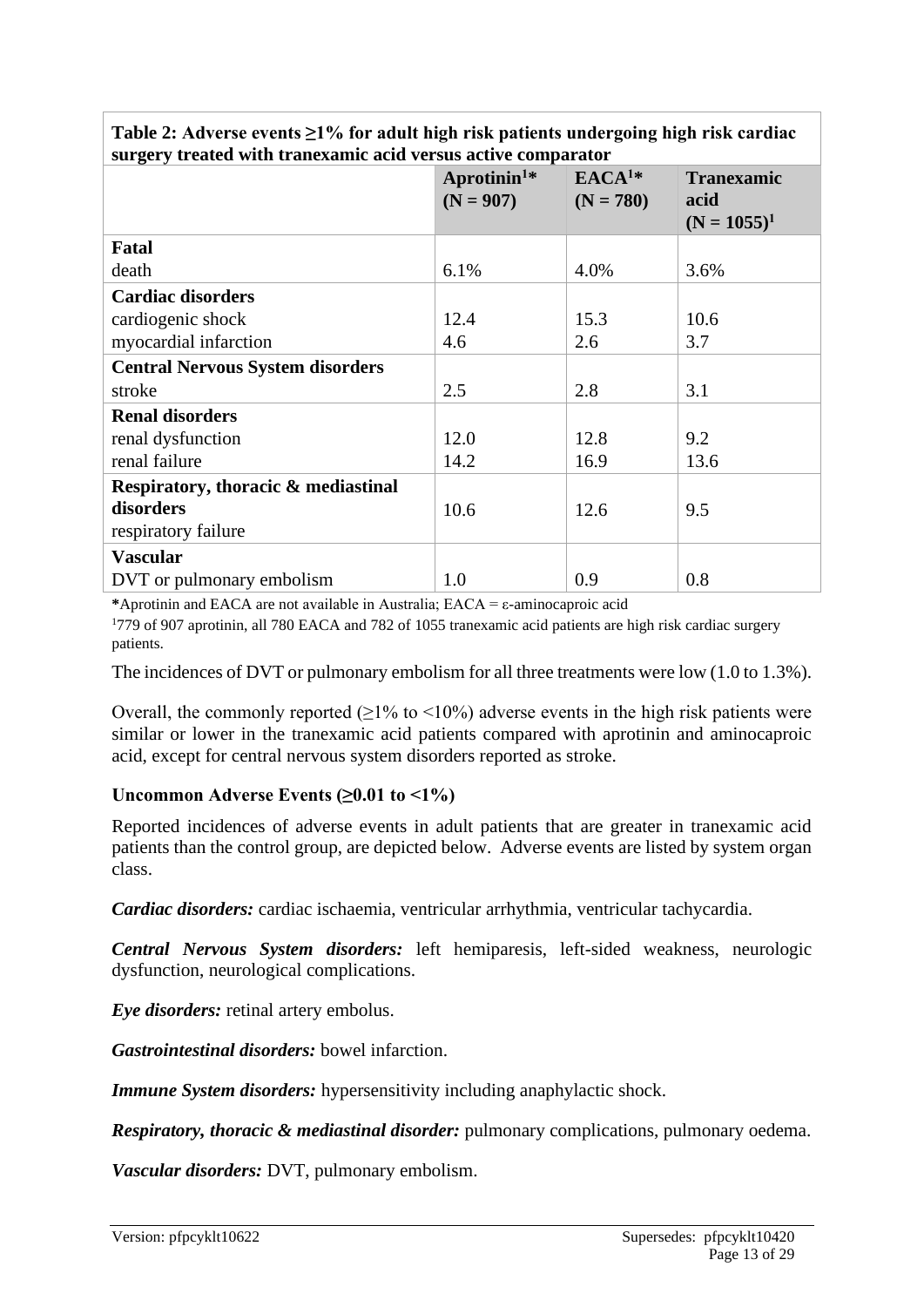# **Total Knee Arthroplasty and Total Hip Arthroplasty**

Safety data in total knee arthroplasty comprises the pooling of 9 published studies involving 492 tranexamic acid treated patients and 406 non-active controls who underwent knee arthroplasty. Pooling of 5 published studies, involving 261 tranexamic acid patients and 273 non-active controls provided safety data for adult patients who underwent hip arthroplasty.

The tranexamic acid treated patients who underwent knee arthroplasty received total doses that varied from <20 mg/kg to >100 mg/kg. Patients who underwent hip surgery were treated with total doses that varied from <20 mg/kg to 30 mg/kg. Patient characteristics for the non-active control group were the same as the tranexamic acid treated patients for both surgical settings.

In adult patients undergoing total knee and hip arthroplasty, vascular disorders were very commonly ( $\geq$ 10%) and commonly ( $\geq$ 1 to <10%) reported adverse events. The frequency of vascular disorders, reported as DVT, are summarised in Table 3.

#### **Table 3: Adverse events ≥1% in adult patients undergoing total hip and total knee arthroplasty**

|                                                           | <b>Total Knee Arthroplasty</b>                                       |      | <b>Total Hip Arthroplasty</b>       |                                     |  |
|-----------------------------------------------------------|----------------------------------------------------------------------|------|-------------------------------------|-------------------------------------|--|
|                                                           | <b>Tranexamic</b><br><b>Control</b><br>acid $(N=492)$<br>$(N = 406)$ |      | <b>Control</b><br>$\vert$ (N = 273) | <b>Tranexamic acid</b><br>$(N=261)$ |  |
| <b>Vascular Disorders</b><br>deep vein<br>thrombosis(DVT) | 6.2                                                                  | 11.8 | 1.5                                 | 2.7                                 |  |

### **Vascular disorders**

Overall, there was a higher incidence of thromboembolic complications in the tranexamic acid group compared to controls in adult patients undergoing total knee arthroplasty and in adult patients undergoing total hip arthroplasty.

A non-statistically significant risk difference between tranexamic acid treated patients and nonactive control patients undergoing total hip arthroplasty is 0.012 [95% CI: -0.012, 0.036], i.e., on average, a potential of 12 patients are at risk of thromboembolic complications attributable to tranexamic acid for every 1000 patients treated.

The risk difference between tranexamic acid treated patients and non-active control patients undergoing total knee arthroplasty is 0.056 [95% CI 0.019 to 0.093], i.e., on average, a potential of 6 patients are at risk of thromboembolic complications attributable to tranexamic acid for every 100 patients treated. About 50% of the incidences of DVT, in patients undergoing knee arthroplasty, were attributed to one study. In this study, positive venograms were reported in 46% of patients in both the tranexamic acid and control group. The high frequency of positive venograms is consistent with the results from published studies where a false-positive finding has been reported in 15% of patients. Discounting the result of this study, incidences of DVT for patients undergoing knee surgery were 5.7% (tranexamic acid group) and 3.4% (control group) or a non-statistically significant difference of 0.023 [95% CI -0.006 to 0.053], i.e., on average, a potential of 23 patients are at risk of thromboembolic complications attributable to tranexamic acid for every 1000 patients treated.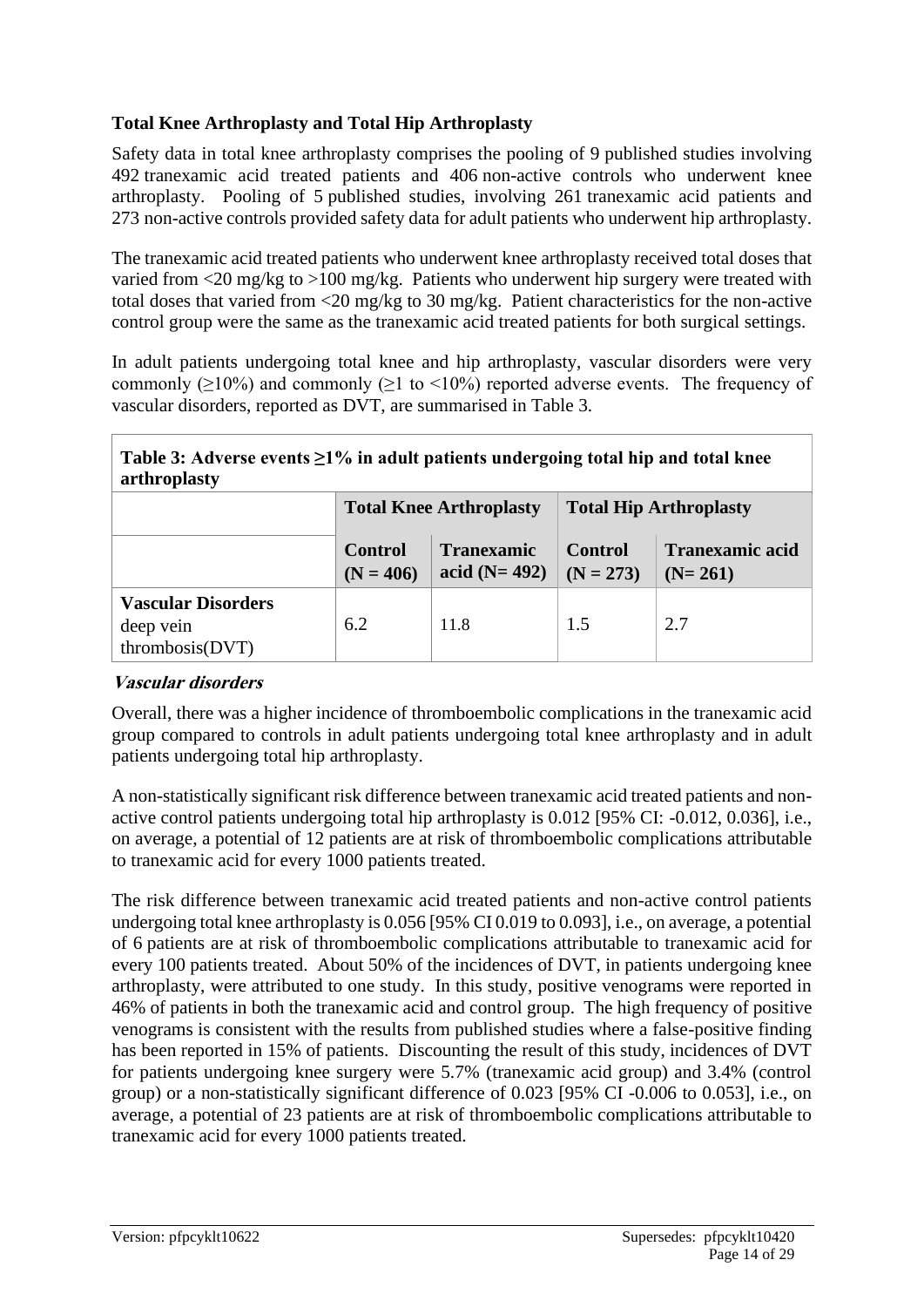Various published literature that reported that a 2 - 5% incidence of DVT can normally be expected in orthopaedic surgery, also suggested the effect of tranexamic acid is more pronounced in the surgical wound than in the periphery.

#### **Uncommon Adverse Events (≥0.01 to <1%)**

Reported incidences of adverse events in adult patients that are greater in tranexamic acid patients than the control group, are depicted below. The adverse events are listed by system organ class.

*Cardiac disorders:* cardiac problems, chest pain, myocardial infarction.

#### *Gastrointestinal disorder:* nausea.

*Respiratory, thoracic & mediastinal disorder:* dyspnoea, pulmonary embolism.

#### **Paediatric Cardiac Surgery**

No specific safety reports were made from the published studies. Three published studies reported that there were no drug related complications. However, safety data from adult studies should be considered as guidance for the possible types of adverse events which may occur in the paediatric cardiac surgical setting.

#### **Post-marketing experience**

#### **Rare side effects (≥0.01 to <0.1%)**

*Central Nervous System disorders:* convulsion, dizziness.

*Eye disorders:* chromatopsia, visual impairment.

*Vascular disorders:* embolism, hypotension (after fast injection).

Rapid intravenous injection may cause dizziness and/or hypotension (refer to Section 4.4 Special warnings and precautions for use and Section 4.2 Dose and method of administration). To avoid this response, the recommended rate of administration is 50 mg/min. Undiluted Cyklokapron solution for injection (100 mg/mL) may be administered at 0.5 mL/min by intravenous infusion or intravenous injection. Solutions diluted to 1% tranexamic acid (i.e., 1 g in 100 mL or 10 mg/mL), may be administered at 5 mL/min or solutions diluted to 2% tranexamic acid, may be administered at 2.5 mL/min by intravenous infusion.

For adult cardiac surgery, a loading dose is administered prior to surgery followed by a prolonged infusion during surgery. The recommended rate of prolonged infusion is 4.5 mg/kg patient body weight per hour. For a patient who weighs 100 kg, undiluted Cyklokapron Solution for Injection (100 mg/mL) may be administered at 4.5 mL/hour. Solutions diluted to 1% tranexamic acid may be administered at 45 mL/hour and solutions diluted to 2% tranexamic acid may be administered at 22.5 mL/hour.

#### **Reporting suspected adverse effects**

Reporting suspected adverse reactions after registration of the medicinal product is important. It allows continued monitoring of the benefit-risk balance of the medicinal product. Healthcare professionals are asked to report any suspected adverse reactions at [www.tga.gov.au/reporting](http://www.tga.gov.au/reporting-problems)[problems.](http://www.tga.gov.au/reporting-problems)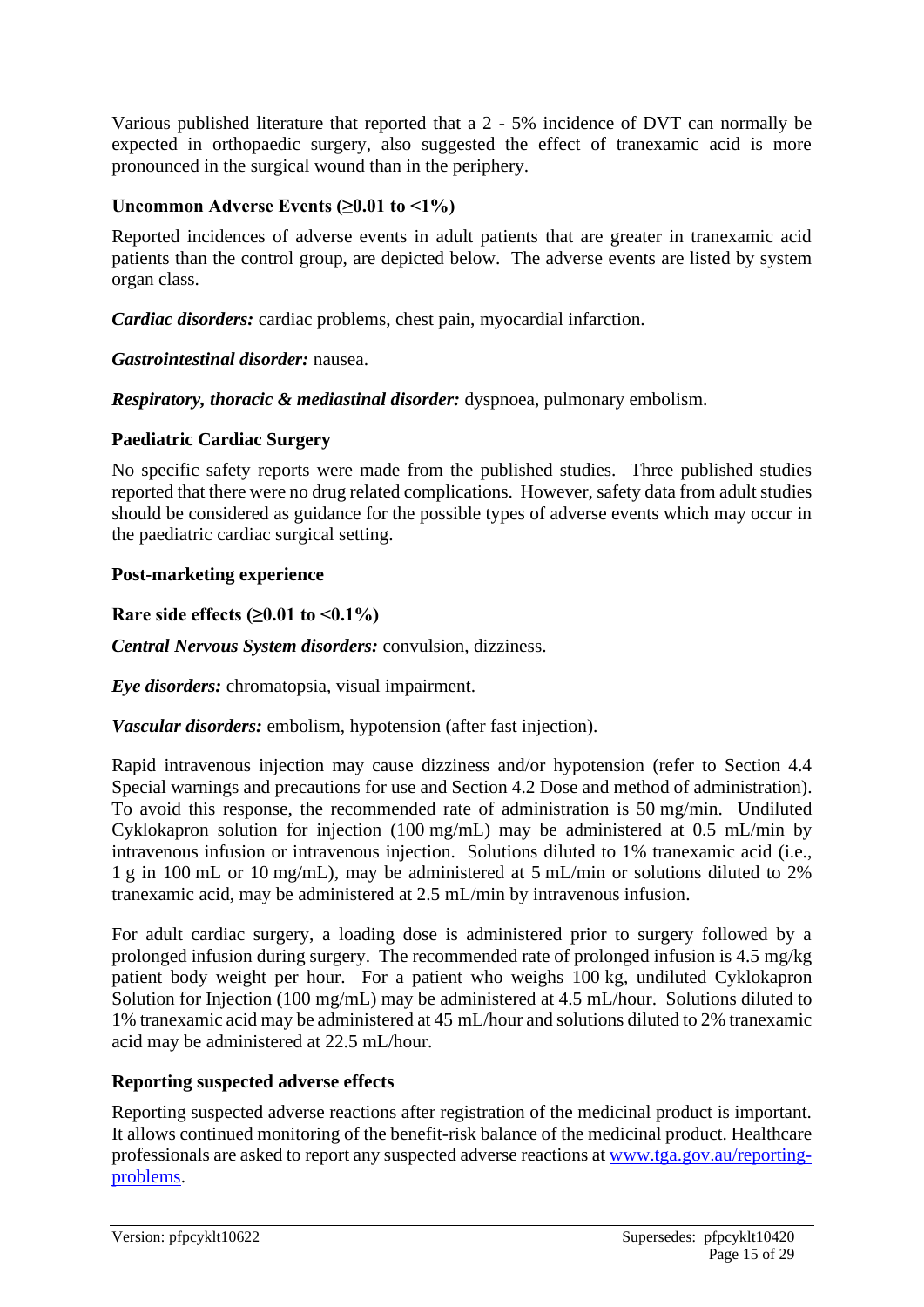# **4.9 Overdose**

Overdose data are limited. There is one report of overdosage in which a seventeen year old ingested 37 g of tranexamic acid and after receiving treatment with gastric lavage, mild intoxication was reported**.**

Symptoms of overdose may include dizziness, headache, nausea, vomiting, diarrhoea, orthostatic symptoms, hypotension and convulsions.

There is no known antidote for tranexamic acid overdose. In the event of overdose, the patient should be treated symptomatically and supportive measures should be instituted as required.

Activated charcoal may reduce absorption of tranexamic acid if given within one or two hours after ingestion. In patients who are not fully conscious or have impaired gag reflex, consideration should be given to administering activated charcoal via a nasogastric tube once the airway is protected.

In addition to this, monitor vital signs to detect a possible hypotensive episode. Monitor fluid and electrolyte status in patients with severe vomiting or diarrhoea and administer IV fluids and replace electrolytes as necessary. Monitor urine output and maintain adequate diuresis. Monitor for clinical evidence of thromboembolic complications (e.g., chest pain, shortness of breath, flank pain, extremity pain). Because there is a risk of thrombosis in predisposed individuals, anticoagulant therapy should be considered in these patients.

In symptomatic patients, support respiratory and cardiac function. Monitor blood count, renal function, pulse oximetry and/or blood gases and obtain a chest x-ray. Obtain an ECG and institute continuous cardiac monitoring.

For information on the management of overdose, contact the Poisons Information Centre on 13 11 26 (Australia).

# **5. PHARMACOLOGICAL PROPERTIES**

# **5.1 Pharmacodynamic properties**

### **Mechanism of action**

Tranexamic acid is a competitive inhibitor of plasminogen activation and at much higher concentrations a noncompetitive inhibitor of plasmin, thus implying that tranexamic acid interferes with the fibrinolytic process in the same way as aminocaproic acid. Tranexamic acid is about 10 times more potent *in vitro* than aminocaproic acid.

Tranexamic acid binds more strongly than aminocaproic acid to both the strong and weak sites of the plasminogen molecule in a ratio corresponding to the difference in potency between the compounds.

Tranexamic acid in a concentration of 1 mg/mL does not aggregate platelets *in vitro.* Tranexamic acid in concentrations up to 10 mg/mL blood has no influence on the platelet count, the coagulation time or various coagulation factors in whole blood or citrated blood in normal subjects. On the other hand tranexamic acid in concentrations of 1 mg/mL and 10 mg/mL blood prolongs the thrombin time.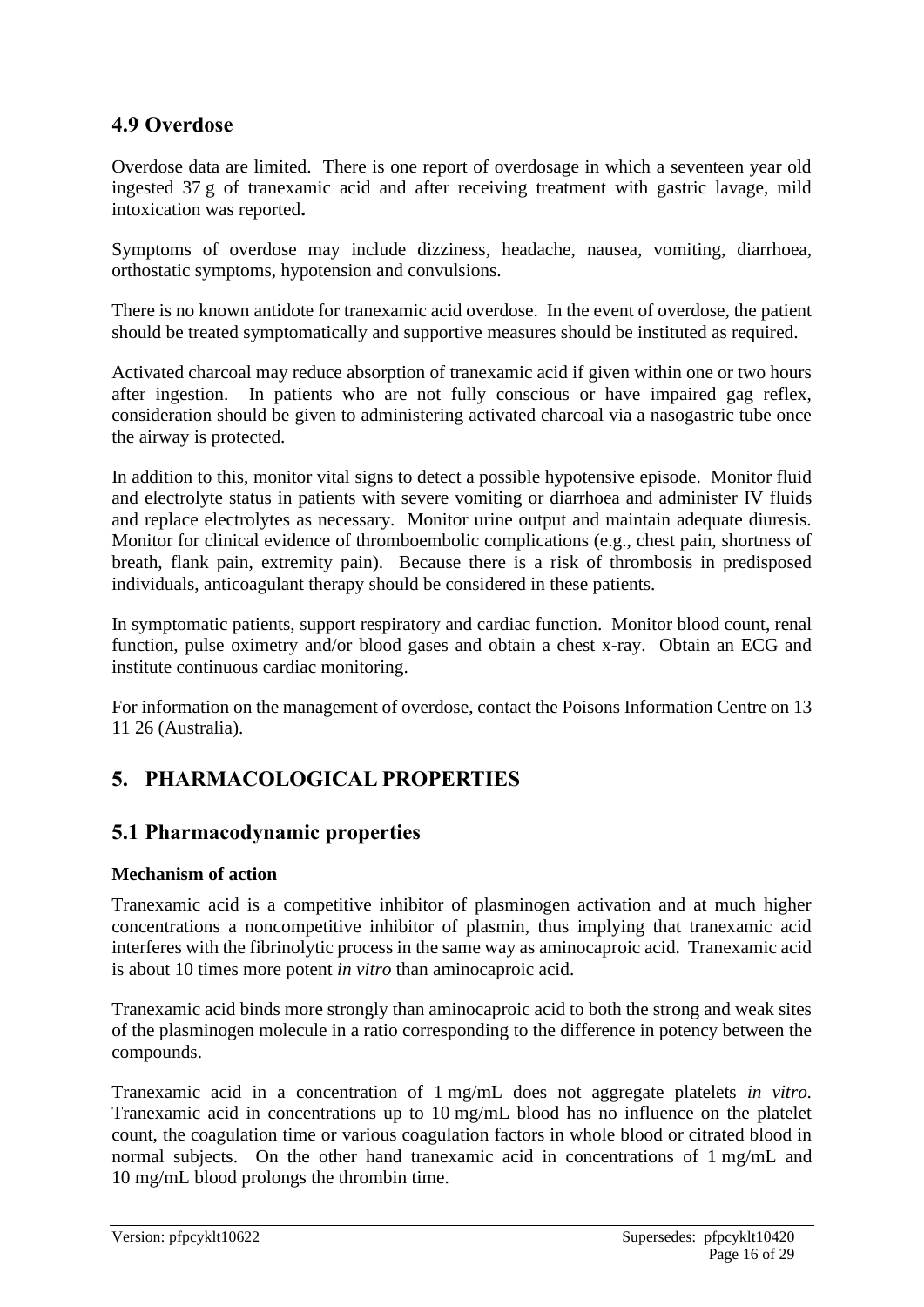Clinical pharmacodynamics data that examined the *in vivo* effect of tranexamic acid on prothrombotic and fibrinolytic factors showed similar changes in anti-thrombin (ATIII and TAT) and anti-plasmin ( $\alpha$ 2-PI &  $\alpha$ 2-PIP) complexes in both the tranexamic acid treated patients and placebo in cardiac surgery. One study involving total knee arthroplasty, PF1&2 coagulation factor levels increased to a similar extent in both the tranexamic acid and the patients receiving placebo.

D-Dimer levels were significantly lower during and up to 24 hours after surgery in tranexamic acid treated patients compared with placebo. Fibrin Split Products (FSP) increased significantly in patients who received placebo. These results suggest that tranexamic acid inhibits fibrinolysis compared with non active controls in cardiac surgery. In one study involving knee arthroplasty, there was no evidence of inhibition in fibrinolysis of peripheral blood in tranexamic acid treated or placebo patients. However, there was evidence of inhibition of fibrinolysis in wound blood in the tranexamic acid treated patients compared to placebo.

# **Clinical trials**

The efficacy of tranexamic acid for use in adult cardiac surgery, total knee and hip arthroplasty as well as in paediatric cardiac surgery was established via meta-analysis of data from published, randomised, placebo or non-active controlled clinical trials. The outcome measures used in the meta-analyses for all surgical settings were reduction in mean post-operative blood loss (primary outcome) and reduction in the risk of transfusion of blood or blood products (secondary outcome), versus the control group. Estimates of the effect of the primary outcome are expressed as the mean difference in post-operative blood loss (mL) between treatment groups as well as savings in blood loss (%). Savings in blood loss is defined as % difference between the control group blood loss and the tranexamic acid group.

Meta-analyses to determine the efficacy of tranexamic acid were performed by grouping patients by total dose range as well as mean blood loss, versus the non-active control group. "Control" or "Control group" is defined as those patients who received a saline placebo or patients who received no antifibrinolytic treatment.

The studies were grouped into four dose categories based on the total dose administered, namely <20 mg/kg, 20 - 50 mg/kg, 51 - 100 mg/kg and >100 mg/kg. The blood loss groups in the meta-analyses were <300 mL, 300 - 600 mL, 601 - 900 mL and >900 mL. The mean blood loss versus control group was a surrogate measure of the underlying surgical risk. Heterogeneity by total dose was significant because of the varied doses and dosage regimens used in the pooled studies. Sub-grouping by blood loss categories reduced or minimised the heterogeneity caused by pooling of surgical procedures of substantially different complexity, as well as differences in post operative patient management.

# **Adult Cardiac Surgery**

A total of 2112 adult cardiac patients were treated with tranexamic acid in 53 prospective, randomised, controlled (placebo or no-antifibrinolytic treatment) studies in the peer reviewed literature. Of these 53 studies, 37 were placebo controlled studies. In all of these 37 studies mean and standard deviation or confidence intervals were reported, which permitted pooling of results for meta-analysis. In these 37 studies, there were 1525 tranexamic acid treated patients and 1480 patients in the control group.

The mean age of patients in the studies varied between 44 and 75 years. In 33 studies that reported patient gender ratio, 69% were male and 31% were female. The most commonly used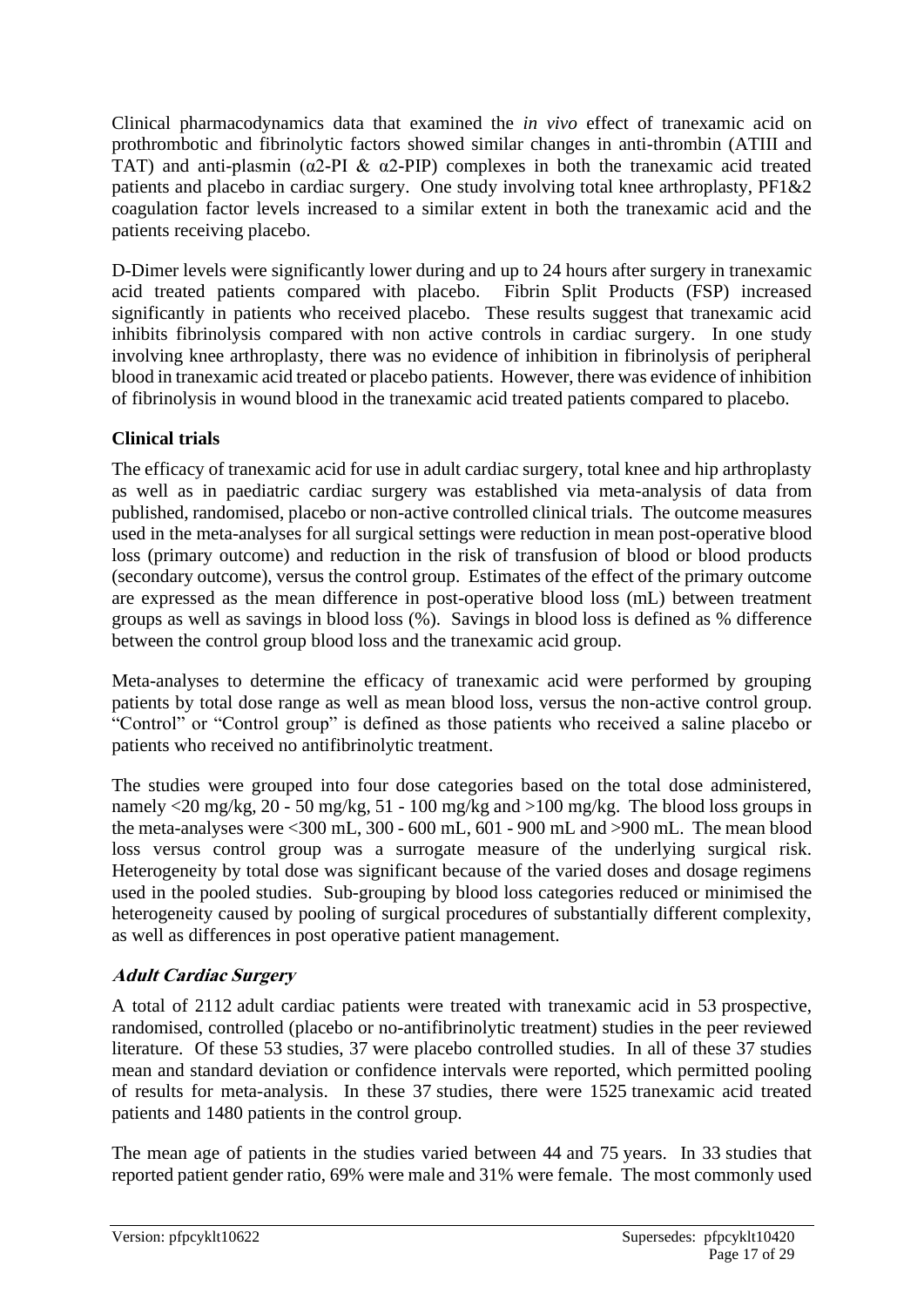medications by these patients were β-blockers or calcium channel blockers, aspirin and NSAIDs. Apart from aspirin, NSAIDs and anti-coagulants, the use of medications prior to surgery was poorly described in the studies.

The percentage breakdown of the various surgical procedures was 70% coronary artery bypass graft (CABG), 16% valve replacement, 5% CABG plus valve replacement and 9% made up of the following: repeat CABG, repeat valve replacement, atrio-septal repair or aortic dissection or aneurysm.

The cardiopulmonary bypass procedure was similar across studies with patients heparinised to activated coagulation time (ACT) >400 or 480 seconds during surgery and reversed with protamine after chest closure. CPB was mildly hypothermic (approximately 32ºC) except for those studies designed to study normothermic perfusion effect on postoperative blood loss and platelet preservation. CPB times were usually reported in the studies and ranged from 1 - 2 hours.

There were 2 meta-analyses of the effect of tranexamic acid on post-operative blood loss for cardiac surgery ("Duplicates removed" and "Duplicates included"). The results for the tranexamic acid versus placebo-control comparisons presented below are the "Duplicates removed" meta-analysis. The results were similar for "Duplicates removed" and "Duplicates included" suggesting that no significant bias occurred, from repeat inclusions of the same control data, in the "Duplicates included" meta-analysis.

At doses of tranexamic acid that varied from 18 - 188 mg/kg total dose, post-operative blood loss was reduced by 240 mL [95% CI:188, 292, p <0.001] compared to control. For the 20 - 50 mg/kg total dose group, the reduction in post-operative blood loss was 225 mL [95% CI: 177, 274, p <0.001], compared to control. Similarity in effectiveness between a total dose ranging from 20 - 50 mg/kg and a total dose ranging between 18 - 188 mg/kg, resulted in the recommended total dose of 24 mg/kg for adult cardiac surgery (based on a 2 hour surgical procedure). This was also the most commonly used dose in published literature: <20 mg/kg (377 out of 1525 patients), 20 - 50 mg/kg (487/1525 patients), 51 - 100 mg/kg (269/1525 patients) and >100 mg/kg (392/1525 patients).

Categorised by blood loss, tranexamic acid (total dose 20 - 50 mg/kg), reduced post-operative blood loss in the 300 - 600 mL, 601 - 900 mL and >900 mL control blood loss categories by 134 mL, 256 mL and 370 mL vs the mean control group blood loss of 487 mL , 761 mL and 1060 mL, respectively. The mean savings in blood loss expressed as a percentage were 27.1% with the 300 - 600 mL category, 33.9% with the 600 - 900 mL category and 34.4% with the >900 mL category, respectively. Although the absolute difference in post-operative blood loss increased over the blood loss categories, similarity of the percentage reduction in the various categories above suggests that the same dose can be used in low as well as high risk surgical procedures.

Thirty five out of the 37 studies also reported the relative risk of transfusion vs control. The relative risk reduction due to tranexamic acid (20 - 50 mg/kg total dose) was 28% (RR =  $0.72$ ) [95% CI: 0.62, 0.83, p <0.001]. The overall relative risk reduction of transfusion due to tranexamic acid (12 - 150 mg/kg total dose) was 29% (RR = 0.71 [95%CI: 0.63, 0.80, p <0.001].

The results of a meta-analysis that combined 22 studies and examined the risk of re-operation due to uncontrolled bleeding, indicated that at the highest blood loss category (>900 mL), there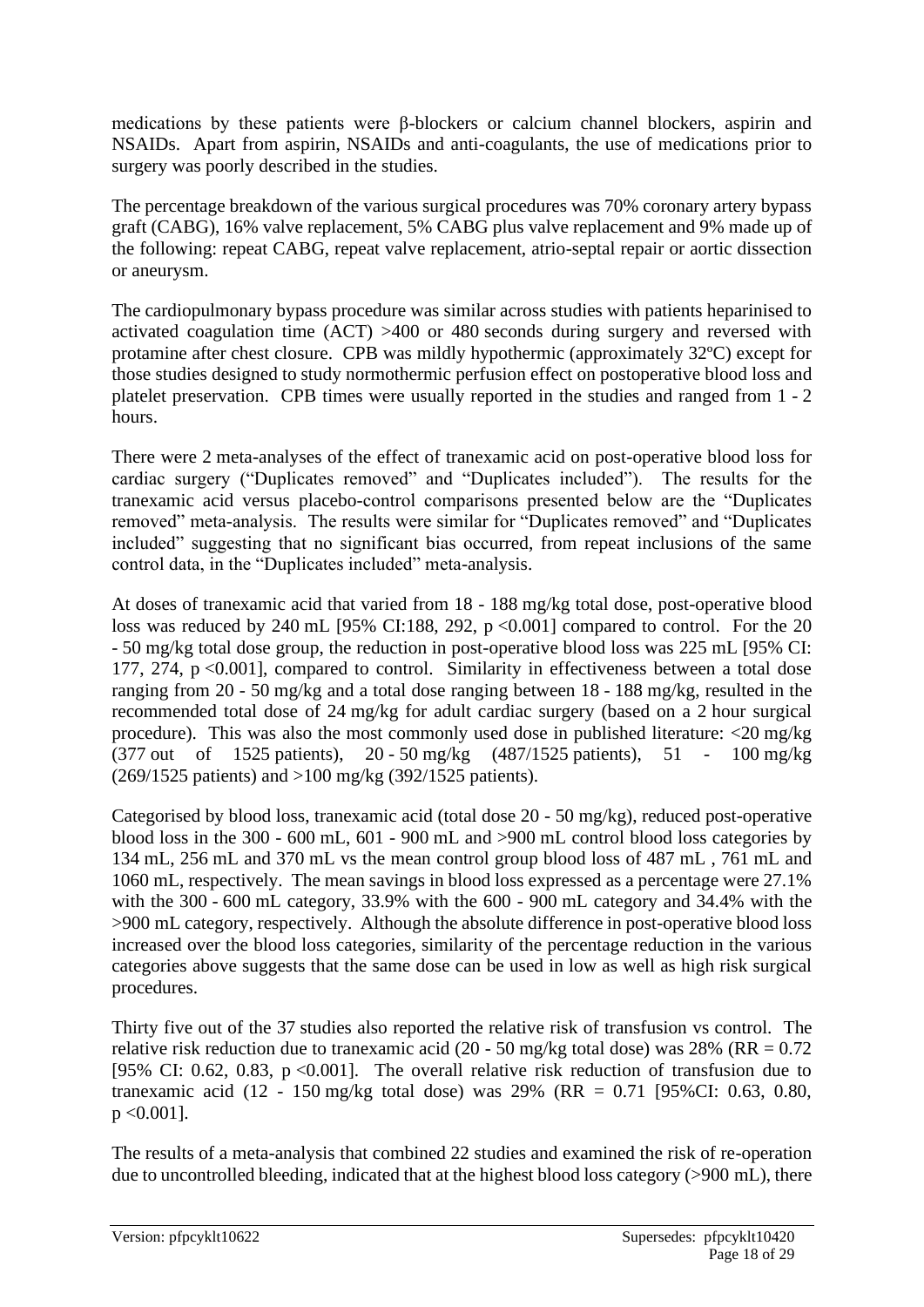was a risk reduction of 3.3% [95% CI: 0.5, 5.9] in favour of tranexamic acid patients, as compared with placebo. On average, tranexamic acid will abolish the need for re-operation for uncontrolled bleeding in 1 out of every 33 patients.

### **Adult Total Knee Arthroplasty**

Sixteen prospective, randomised, placebo or non-active controlled studies were identified from peer review published literature. Of the 16 studies, 11 were pooled to determine the efficacy of tranexamic acid in reducing post-operative blood loss (primary outcome) and risk of transfusion (secondary outcome) in patients undergoing total knee arthroplasty. Only the "Duplicates included" meta-analysis was conducted as an estimate of the effect tranexamic acid on post-operative blood loss for total knee arthroplasty. The 11 studies included 365 tranexamic acid treated patients and 390 non-active control patients.

The mean age of patients in the studies varied between 65 and 77 years. The ratio of females to males was 65.9% vs 34.1%. Surgery was conducted using an inflated tourniquet and exsanguination of the operation site. Both cemented and non-cemented prostheses were used. Patients were instructed to stop taking aspirin from 1 - 14 days prior to surgery. All patients received low molecular weight heparin (LMWH) or aspirin post surgery for prophylaxis against thromboses. Three of the 16 studies reported that patients received physiotherapy from day 1 post surgery. Tranexamic acid was given prior to release of the tourniquet in all studies included in the meta-analysis.

Of the 365 tranexamic acid treated patients included in the meta-analysis, 34.5% of patients received a total dose of tranexamic acid <20 mg/kg, 43% received 20 - 50 mg/kg and 22.5% patients received doses >100 mg/kg. No patients received a total dose of tranexamic acid between 51 - 100 mg/kg. In the group where total tranexamic acid dose ranged from 14 - 150 mg/kg, the overall reduction in post-operative blood loss was 331 mL [95% CI: 246, 416, p <0.001] compared to control. Similar results were obtained for the group in which 20 - 50 mg/kg total dose was administered 345 mL [95% CI: 179, 510, p <0.001] and the group in which  $>100$  mg/kg total dose was administered 359 mL [95% CI: 200, 518, p <0.001], suggesting similar effectiveness for these two treatment groups.

Categorised by control blood loss, reductions in post-operative blood loss for tranexamic acid treated patients were 214 mL [95% CI: 155, 273, p <0.001] in the 300 - 600 mL category and 557 mL [95% CI: 367, 748, p <0.001] for the >900 mL category. The mean control group blood loss was 448 mL in the 300 - 600 mL category and 1329 mL in the >900 mL category, which equates to a blood saving of 47.5% and 41.9%, respectively. There were no data in the <300 mL or the 600 - 900 mL categories.

The meta-analysis to determine relative reduction in risk of transfusion comprised 15 pooled studies of 487 tranexamic acid treated patients and 514 control group patients. The results of this meta-analysis demonstrated that the overall relative risk of receiving a blood transfusion in patients given a total dose of tranexamic acid of 14 - 150 mg/kg, was significantly reduced by 64%,  $(RR = 0.36$  [95% CI: 0.25-0.50]), as compared to control. The mean of this total dose range was 55 mg/kg (14 - 150 mg/kg) and is similar to the recommended total dose of 60 mg/kg.

The recommended total dose of 60 mg/kg comprises an initial bolus dose of 15 mg/kg prior to skin incision and repeat doses of 15 mg/kg at 8 hourly intervals. An intermittent dosing regimen is recommended so that the need for subsequent dosing is based on assessments of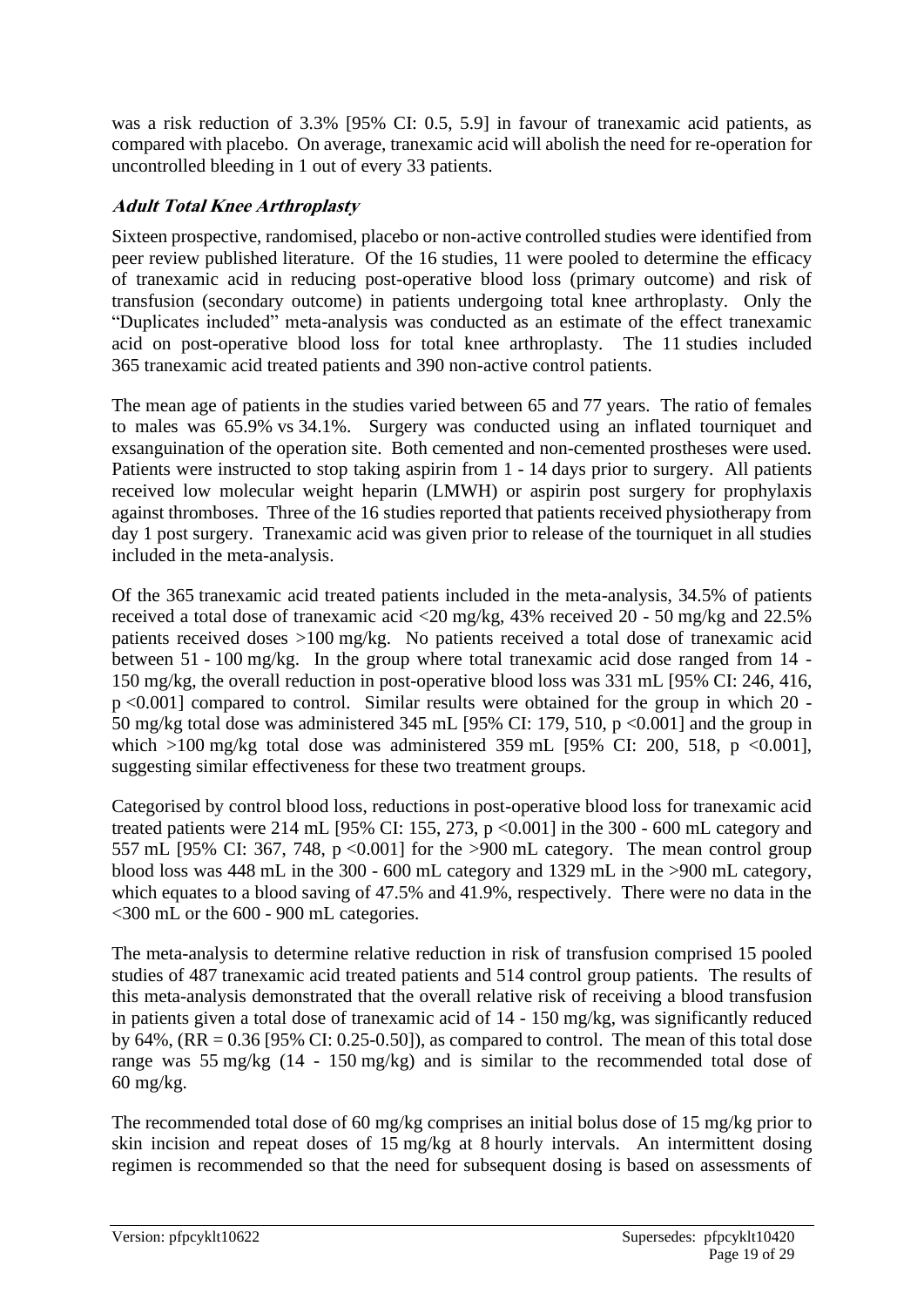ongoing blood loss. The majority of patients require anti-fibrinolytic cover maintained for the first 24 hours post-operatively. A fourth dose of 15 mg/kg may be administered if clinically significant blood loss is observed at 24 hours. The effectiveness of the recommended dose is expected to be comparable to that of the 20 - 50 mg/kg total dose and the >100 mg/kg total dose. Comparability of the recommended dose to the most commonly used dosage regimen in published studies, which consisted of 15 mg/kg boluses every 8 hours starting immediately or up to 30 minutes before the release of the tourniquet with fibrinolytic cover maintained for the first 24 hours post-operatively, suggests that the recommended dose is the most appropriate dose to provide peri-operative fibrinolytic cover when the main blood loss occurs.

# **Adult Total Hip Arthroplasty**

Eleven prospective, randomised, blinded, placebo or non-active controlled studies were pooled into a meta-analysis to determine the efficacy of tranexamic acid in reducing post-operative blood loss (primary outcome) and risk of transfusion (secondary outcome) in patients undergoing total hip arthroplasty. No "Duplicates" were included in the meta-analysis of pooled studies in total hip arthroplasty.

Of the 11 studies, 10 included patients undergoing total hip arthroplasty for the treatment of osteoarthritis or osteonecrosis and 1 was for patients who had hip arthroplasty to repair hip fracture. The 11 studies included 262 tranexamic acid treated patients. Of these patients, 203 (72.0%), received total doses of tranexamic acid in the range 10 - 15 mg/kg and the remainder received 20 - 30 mg/kg. There were 274 non-active control patients. There were no studies in the meta-analysis that used tranexamic acid at the recommended total dose of 60 mg/kg.

The mean age of the patients in the studies varied from 44 - 73 years. A similar number of males (48.7%) and females (51.3%) were included in the studies. Seven studies reported that patients were requested to stop taking NSAIDs from 1 - 7 days prior to surgery. These 7 studies also reported that patients received LMWH as prophylaxis against thrombosis. Three studies expressly stated no LMWH regimen was used and in one study no information was provided.

Overall, tranexamic acid (10 - 30 mg/kg total dose), reduced post-operative blood loss by 159 mL [95% CI: 101-216 mL, (p <0.001)] versus control. Post-operative blood loss was reduced by 144 mL [95% CI: 80, 208, p <0.001] for the 10 - 19 mg/kg total dose range and 239 mL [95% CI: 60, 417,  $p = 0.009$ ] for the 20 - 30 mg/kg total dose range. Blood loss reduction was not clinically significant (1 unit of blood) for those patients who received a total dose <20 mg/kg, or in those that received a single dose of 10 mg/kg without repeat doses or infusion. These doses were considered inadequate to ensure maintenance of plasma levels at or above the  $IC_{50}$  for antifibrinolysis. There was a trend to improved reduction in blood loss with total doses >20 mg/kg and for doses given over an extended period. Clinically significant blood loss reduction was only observed when a total dose of 30 mg/kg was administered.

Reductions in post-operative blood loss, by control blood loss categories, were 119 mL [95% CI: 63, 174, p <0.001] for the 300 - 600 mL category, 269 mL [95% CI: 128, 410, p <0.001] for 600 - 900 mL category, and 292 mL [95% CI: 155, 429, p <0.001] for >900 mL category for patients who were given tranexamic acid. The mean control group blood loss values for the same blood loss categories were 425 mL, 789 mL and 974 mL, respectively. The savings in blood loss due to tranexamic acid were 28.0%; 34.1% and 30.0%, respectively. These results suggested that tranexamic acid is likely to be more effective in patients at risk of higher volume blood loss (>600 mL) than patients at risk of lower volume blood loss.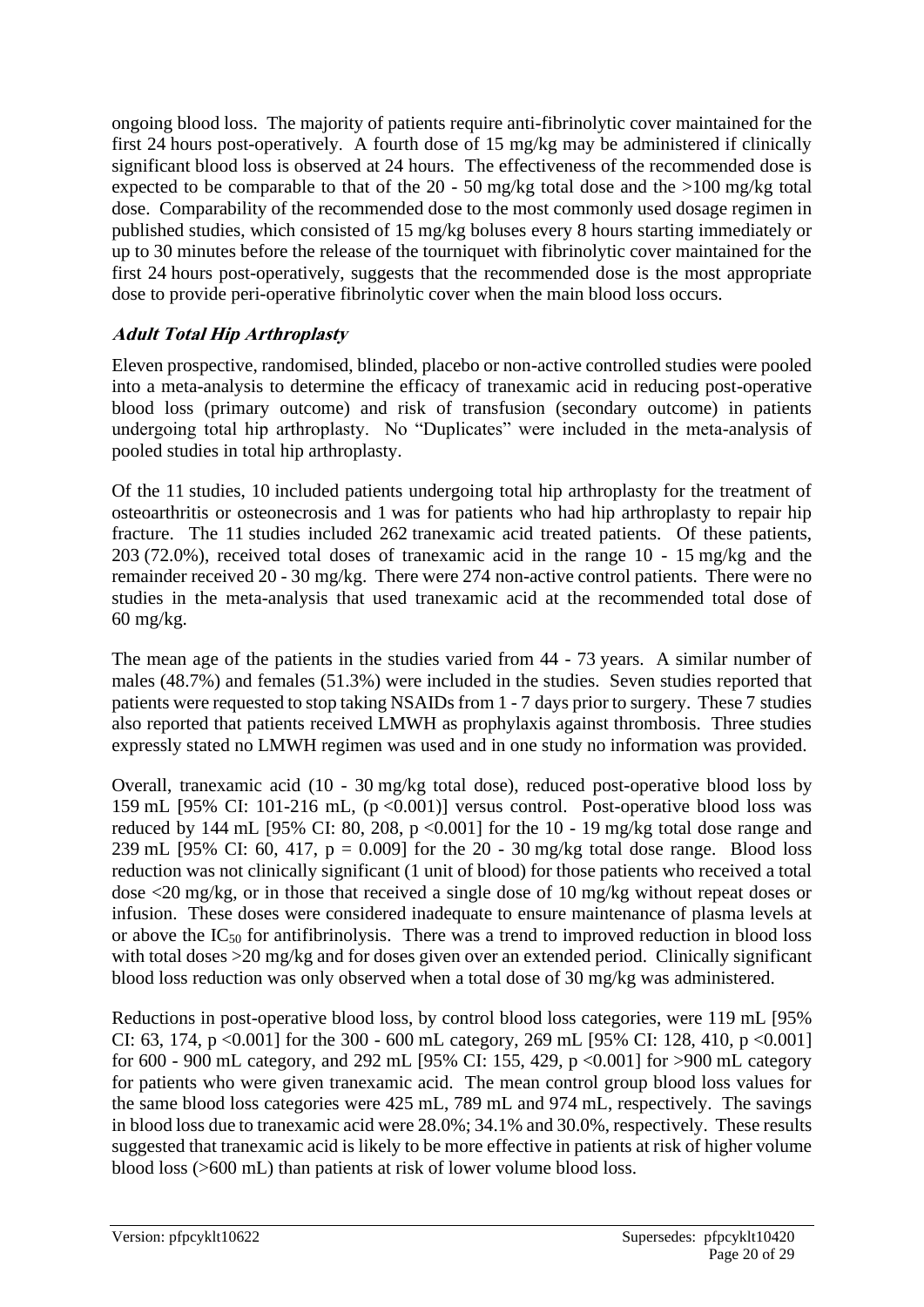Results of the meta-analysis from 10 studies that were pooled, reported that tranexamic acid (10 - 30 mg/kg total dose) reduced the risk of allogenic blood transfusion by 40% (RR: 0.60 [0.44, 0.82],  $p = 0.001$ ), compared to control. The 10 - 19 mg/kg and the 20 - 30 mg/kg tranexamic acid dose groups reduced the risk of blood transfusion by 41% [95% CI: 7, 63,  $p =$ 0.02] and 42% [95% CI: 10, 63,  $p = 0.02$ ], respectively, compared to control.

There are limited well-designed dose selection studies in hip arthroplasty. Six studies included in the meta-analysis did not use sufficiently high doses to adequately control blood loss. Published pharmacokinetic studies in hip arthroplasty show that a total dose of 20 mg /kg of tranexamic acid, given as an initial dose of 10 mg/kg which was repeated 3 hours later, was too low to maintain plasma levels 10 µg/mL over 8 hours. *In vitro* studies showed a dosing regimen comprising 10 mg/kg as an initial dose followed by an infusion of 1 mg/kg tranexamic acid, should maintain plasma levels at or above the  $IC_{50}$  for antifibrinolysis (see Section 5.2) Pharmacokinetic properties). Meta-analysis of published studies suggests that the recommended dosing regimen in knee surgery is effective in reducing blood loss and the need for blood transfusion. As the haemostatic responses of hip and knee surgery are very similar, the same dosage regimen is expected to be effective for hip surgery.

# **Paediatric Cardiac Surgery**

Six prospective, randomised, placebo or non-active controlled studies in paediatric cardiac surgery were identified in peer reviewed literature. The 6 studies included 247 patients treated with tranexamic acid, of whom 130/247 received total doses of 20 - 50 mg/kg. Three studies, representing 165/247 (66.8%) of patients treated with tranexamic acid, reported sufficient information for inclusion in the meta-analysis. There were 76 non-active control patients, included in the meta-analysis.

The mean age of the patients in the studies varied from 1 day to 15 years old. The average weight of the study populations varied from 3 to 60 kg. The sex of the patients were reported in 2 studies, and of these patients, 74.2% (121/163) were male.

All surgery was conducted using CPB. Those studies that described the CPB procedure used heparinisation during surgery, reversed with protamine upon chest closure. Two studies reported using transfusion protocols, 2 reported not using protocols and 2 did not comment.

Meta-analyses to determine the efficacy were performed and were grouped by age, total dose and dosage regimen. The effect of tranexamic acid on post-operative blood loss for cardiac surgery included 2 meta-analyses ("Duplicates removed" and "Duplicates included"). The results for the tranexamic acid versus placebo-control comparisons presented below are the "Duplicates removed" meta-analysis.

Distribution of patients by age group was 2.9% for <2 years old, 56.6% for 2 - 4 years old and 40.5% for >4 years old. When grouped by total dose of tranexamic acid, 17% received  $\langle 20 \text{ mg/kg}, 80\%$  received 20 - 50 mg/kg and 3% received  $>100$  mg/kg. The most common dosage regimen was a single pre-surgical dose (50%), the next most common regimen comprised a pre-surgical dose and a post surgery dose (32%) and the least common regimen comprised a pre-surgical dose and a maintenance dose (18%).

Post-operative blood loss (40 - 220 mg/kg total dose) was reduced by 9.0 mL/kg [95%CI: 4.0, 14.0, p <0.001]. When given a total dose 20 - 50 mg/kg, the mean control group blood loss was 36.8 mL, representing a blood saving of 31% for tranexamic acid treated patients.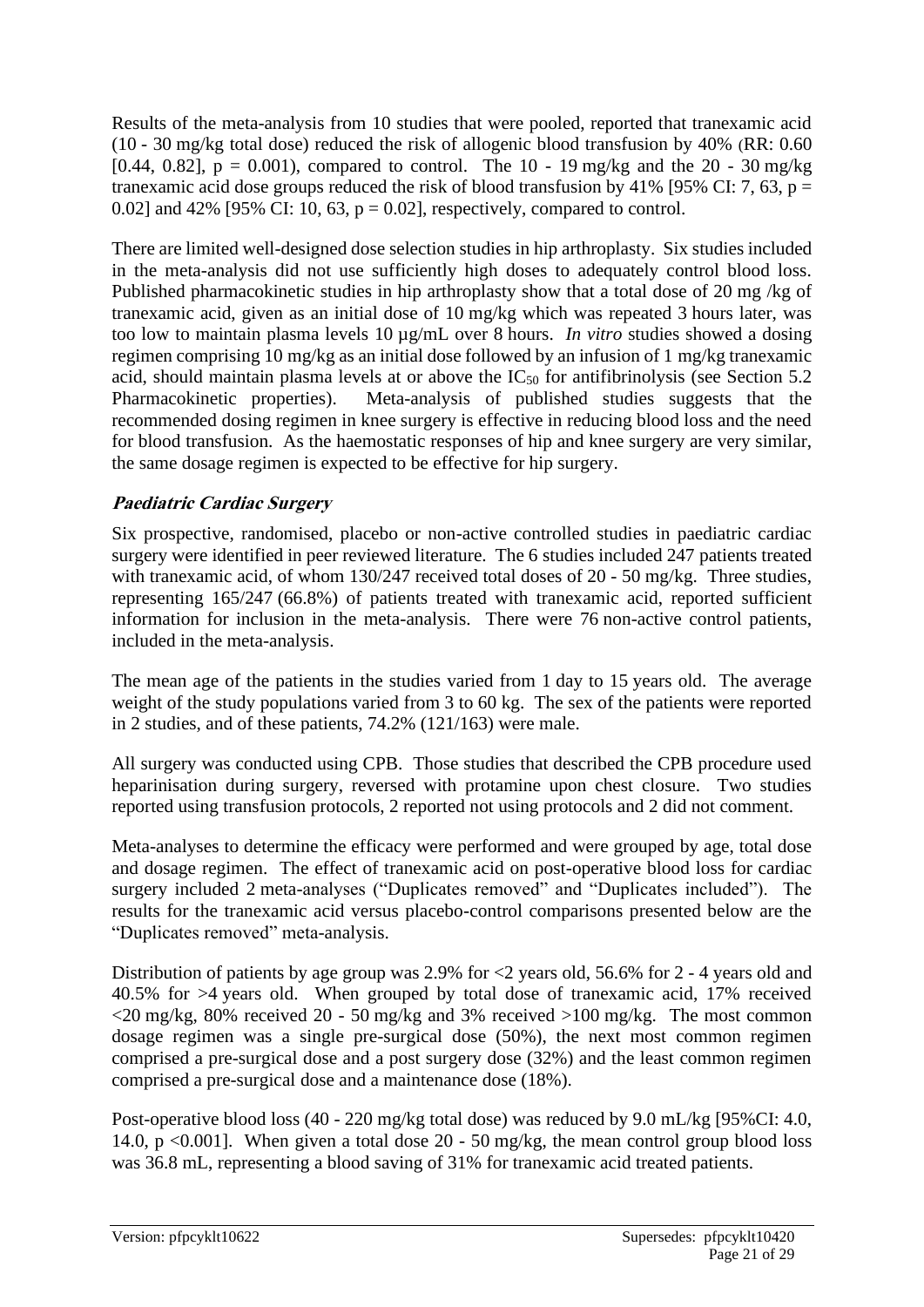By age group, the reductions in post-operative blood loss due to tranexamic acid were 14.1 mL/kg [95% CI: 12.6, 40.8] in the <2 years old; 10.7 mL/kg [95% CI: 4.3, 17.0] in the 2 - 4 years old and 10.8 mL/kg [95% CI: 1.0, 20.6] in the >4 years old, compared to control. The mean control group blood loss values were 37.9 mL/kg, 39.2 mL/kg and 31.6 mL/kg in the  $\langle 2 \rangle$  years old, 2 - 4 years old and  $>4$  years old group categories, respectively. This represents a blood saving of 28.2%, 27.5% and 44.6% with  $p = 0.3$ ,  $p = 0.001$  and  $p = 0.03$ , respectively.

Only one of the three studies reported sufficient data for analysis of the reduction in risk of blood transfusion. From this study, the combined tranexamic acid treatment (18 - 50 mg/kg total dose) reduced packed red blood cell (RBC) use in 24 hours by 5.0 mL/kg [95% CI: 2.2, 7.9] compared to placebo. The results of one study that was not included in the meta-analysis showed a reduction in post-operative blood loss of 29% in children weighing <15 kg but packed RBC requirements were greater in tranexamic acid treated patients than placebo (refer to Table 4). There was no meta-analysis examining the relative risk of blood transfusion in tranexamic acid and control patients.

As the validity of the meta-analysis is questionable because of the small patient numbers, the results should be interpreted cautiously. The results of the relevant clinical studies may be more informative when examined individually and have been summarised in the table below.

| Table 4: Summary of results for the relevant clinical studies, in paediatric cardiac<br>surgery |         |            |                 |                                        |                          |                              |               |                    |            |
|-------------------------------------------------------------------------------------------------|---------|------------|-----------------|----------------------------------------|--------------------------|------------------------------|---------------|--------------------|------------|
| <b>Study</b>                                                                                    | N       | Age        | Load<br>(mg/kg) | <b>Infusion</b><br>(mg/kg/h)           | Prime<br>(mg/kg)         | <b>Difference</b><br>(mL/kg) | <b>Saving</b> | <b>P-</b><br>value | <b>TFN</b> |
| <sup>^</sup> Chauhan                                                                            | 60      | $2m-15$ yr | 50              |                                        |                          | $-5$                         | 14%           | <b>NS</b>          | <b>NS</b>  |
| 2004                                                                                            |         |            | 10              | $1$ mg/kg/h, iv                        | ٠                        | $-8$                         | 22%           | < 0.05             | <b>SS</b>  |
|                                                                                                 |         |            | 10              | $2 \times 10$ mg/kg, bol               | $\overline{\phantom{a}}$ | $-16$                        | 44%           | ${}< 0.05$         | <b>SS</b>  |
|                                                                                                 |         |            | 20              | $20 \frac{\text{mg}}{\text{kg}}$ , bol | $\overline{\phantom{a}}$ | $-14$                        | 39%           | < 0.05             | <b>SS</b>  |
| ^Zonis 1996                                                                                     | 82      | $1d-14$ yr | 50              |                                        | ۰                        | -6                           | 22%           | <b>NS</b>          | n/a        |
| <b>Reid 1997</b>                                                                                | 41      | $6m-12$ yr | 100             | $10 \text{ mg/kg/h}$ , iv              | 10                       | $-8$                         | 29%           | 0.03               | <b>SS</b>  |
| $\sim$ Shore-<br>Lesserson<br>2002                                                              | unknown | unknown    | 20              | $2 \text{ mg/kg/hr}$ , iv              | $200 \text{ mg}$         | $-8$                         | 29%           | 0.046              | $SS*$      |

N: total no. of patients (i.e. TXA plus control); d: day(s); m: month(s); yr: year(s); Difference: TXA postoperative blood loss minus control blood loss post-operative blood loss; Saving: % saving in post-operative blood loss due to TXA; TFN: transfusion requirements of red blood cells and/or products; SS: transfusion requirement was statistically significantly greater with placebo than TXA, SS\*: transfusion requirement was statistically significantly greater with TXA than placebo; iv: intravenous; bol: bolus; ^: study included in metaanalysis; ~: study not included in meta-analysis.

Zonis *et al*., The effect of preoperative tranexamic acid on blood loss after cardiac operations in children. Journal of Thoracic and Cardiovascular Surgery, 1996, 111(5): 982-987

Shore-Lesserson *et al*., Tranexamic Acid Reduces Postoperative Bleeding but Not Transfusions in Pediatric Cardiac Surgical Patients. Anesthesiology Abstracts of Scientific Papers Annual Meeting, 2002, no. 2002, p. Abstract No. A-135

Chauhan *et al*., Dose comparison of tranexamic acid in pediatric cardiac surgery. Asian Cardiovascular & Thoracic Annals, Jun 2004, 12(2):121-4

Only one study included in the meta-analysis examined the effect of different doses of tranexamic acid on postoperative blood loss and blood product requirements. In this study, 150 children were assigned, 30 per group, to the following 5 groups: Group A: the control group (who did not receive any tranexamic acid); Group B: who received 50 mg/kg of tranexamic acid at induction of anaesthesia; Group C: 10 mg/kg at induction followed by an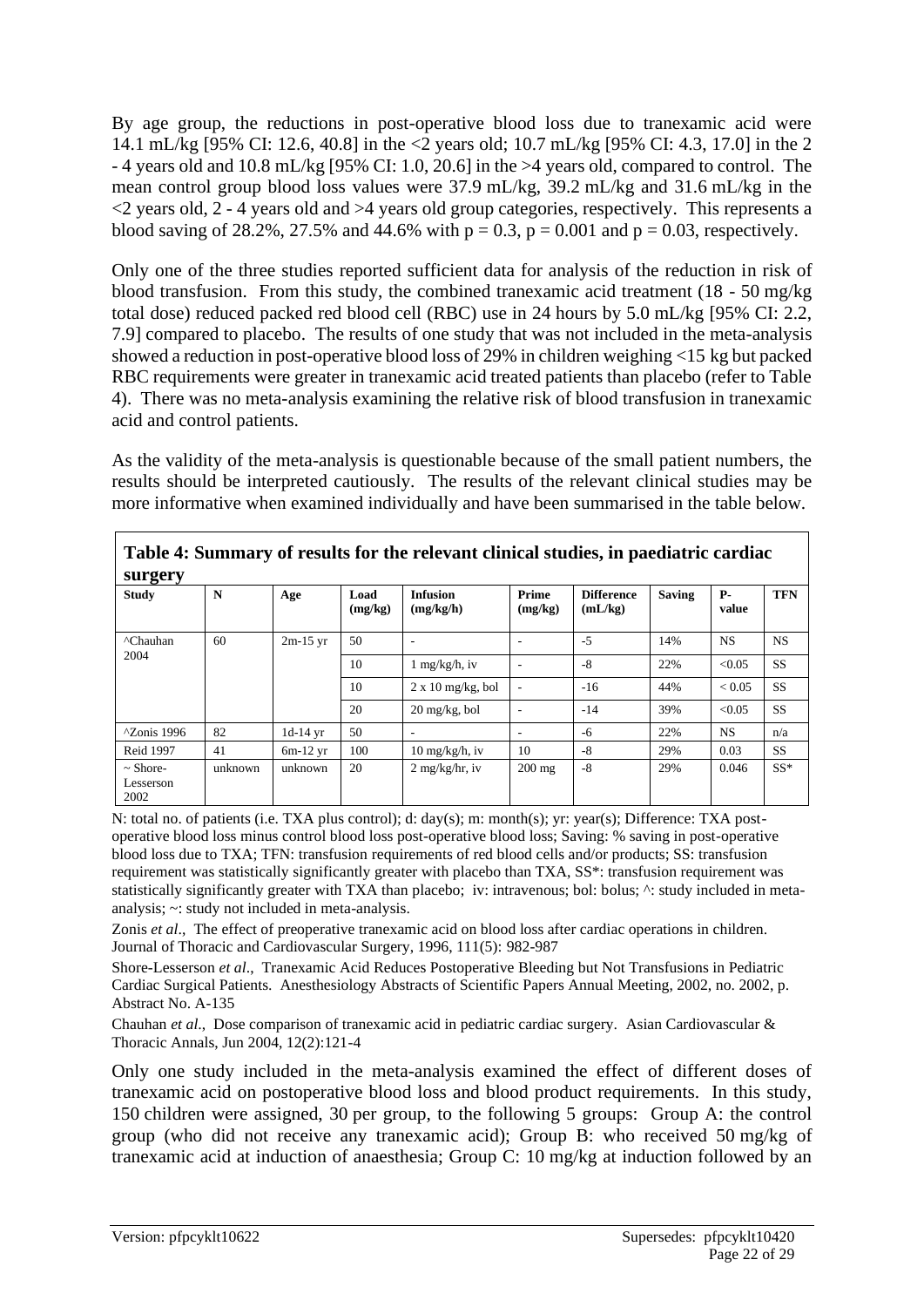infusion of 1 mg/kg/h; Group D: 10 mg/kg at induction, 10 mg/kg at bypass and 10 mg/kg after protamine; Group E: 20 mg/kg at induction and after protamine.

Among the 4 groups given tranexamic acid, Group D (triple dose) had the best results (a reduction in post-operative blood loss of 16 mL/kg and % blood savings of 44%). This was followed by Group E (double dose) and Group B (single bolus dose) showed the worst results (a reduction in post-operative blood loss of 5 mL/kg and a % blood savings of 14%), i.e., the most effective regimen was the one comprising 10 mg/kg at induction, 10 mg/kg at bypass and 10 mg/kg after protamine (refer to results in Table 4).

The recommended dose, a total dose of 20 mg/kg, given as a pre-surgical bolus dose of 10 mg/kg and a repeat bolus dose of 10 mg/kg after CPB, is similar to that used in adult cardiac surgery. This is within the most commonly used dose range of 20 - 50 mg/kg. The dosage regimen is also consistent with data in adult cardiac surgery, which indicated that the best results were achieved by a dosage regimen comprising a pre-surgical dose followed by a repeat dose so that plasma levels in the antifibrinolytic range are maintained during surgery (see Section 4.4 Special warnings and precautions for use - Paediatric use and Section 4.2 Dose and method of administration - Paediatrics Cardiac Surgery**)**

# **5.2 Pharmacokinetic properties**

### **Absorption**

Absorption from the gastrointestinal tract is only about 50% at reasonably low oral doses. However, a parallel intake of food has no effect on the gastrointestinal absorption of the drug following a dose of 2 g or on the maximum plasma concentration.

# **Distribution**

Tranexamic acid does not bind to serum albumin. The plasma protein binding is about 3% at therapeutic plasma levels and seems to be fully accounted for by its binding to plasminogen.

Three hours after a single oral dose of 25 mg/kg, the peak serum level was 15.4 g/L and the aqueous humour level was 1.6 g/L. The plasma peak level after 1 g orally is 8 mg/L and after 2 g, 15 mg/L, both obtained three hours after dosing.

When administered 36 to 48 hours before surgery in 4 doses of 10 to 20 mg/kg, an antifibrinolytically active concentration  $(10 \mu g/mL)$  of tranexamic acid remains in different tissues for about 17 hours and in the serum for up to seven or eight hours.

Tranexamic acid passes through to the placenta. The concentration in cord blood after an intravenous injection of 10 mg/kg to women could be fairly high, about 30  $\mu$ g/mL of foetal serum.

The concentration in breast milk is about one hundredth of the serum peak concentration obtained.

Tranexamic acid passes to semen and inhibits its fibrinolytic activity but does not influence the sperm migration.

Tranexamic acid crosses the blood-brain barrier.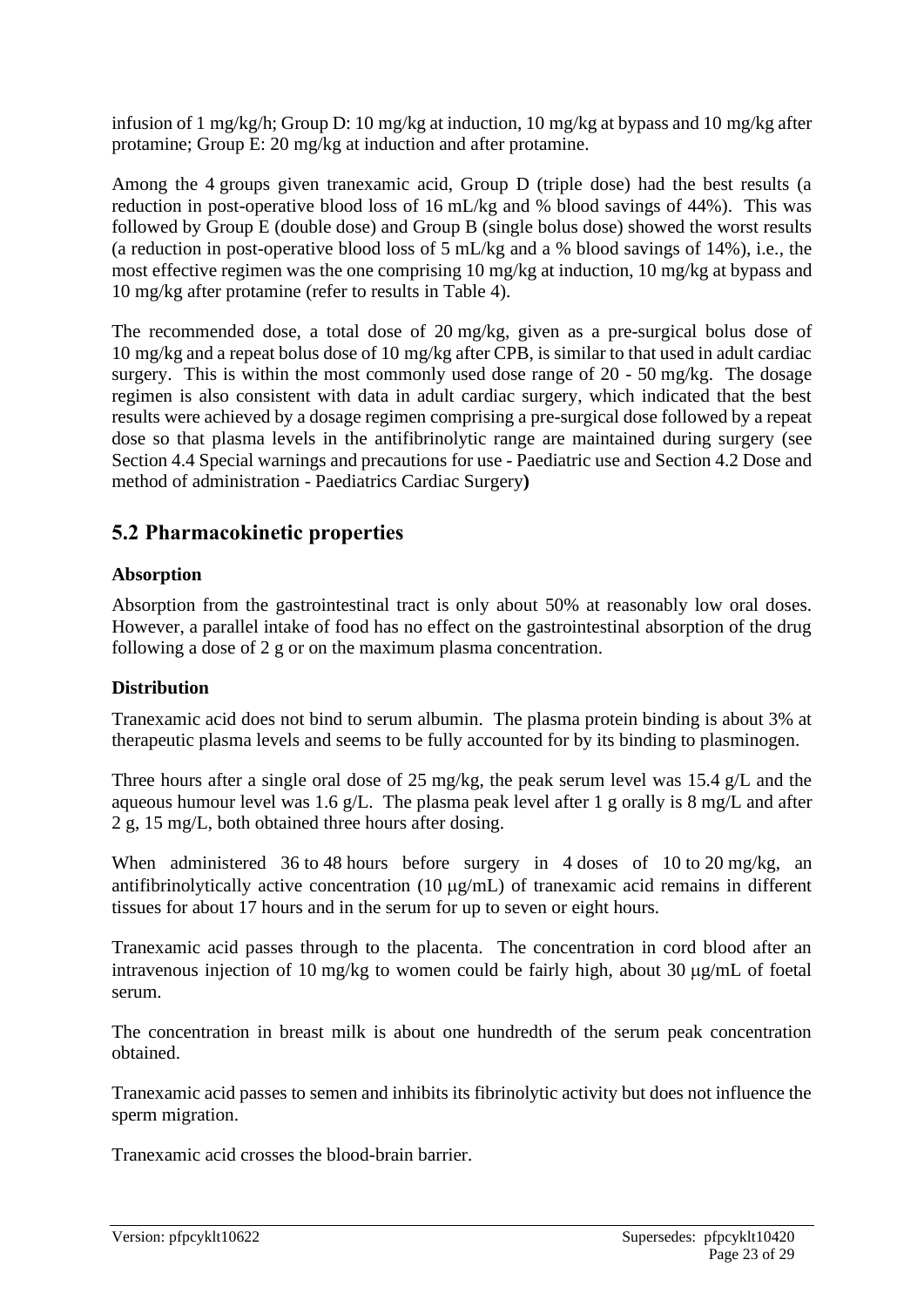Tranexamic acid concentration in cerebrospinal fluid is about one tenth that of plasma. The drug passes into the aqueous humour, the concentration being about one tenth of the plasma concentration.

Tranexamic acid diffuses rapidly to the joint fluid and the synovial membrane, and in the joint fluid the same concentration is obtained as in the serum. The biological half-life in the joint fluid is about three hours.

#### **Metabolism**

Only a small fraction of the drug is metabolised. The total amount of metabolites excreted in urine during 72 hours is less than 5%. Possible routes of biotransformation are acetylation or deamination followed by oxidation or reduction. After oral administration approximately 50% of the parent compound, 2% of the deaminated dicarboxylic acid and 0.5% of the acetylated product are excreted.

### **Excretion**

After an intravenous dose of 1 g, the plasma concentration time curve shows a triexponential decay with a half life of about 2 hours for the terminal elimination phase. The initial volume of distribution is about 9 to 12 litres.

Urinary excretion is the main route of elimination via glomerular filtration. Overall renal clearance is equal to overall plasma clearance (110 to 116 mL/min) and more than 95% of the dose is excreted in urine as the unchanged drug. Excretion of tranexamic acid by glomerular filtration is about 90% at 24 hours after intravenous administration of 10 mg/kg bodyweight.

After oral administration of 10 to 15 mg/kg body weight the urinary excretion at 24 hours is 39% and at 48 hours is 41% of the ingested dose or 78% of the absorbed material.

### **Adult Cardiac Surgery**

There were no studies conducted in the patients with cardiac impairment. Published pharmacokinetic studies were conducted in healthy volunteers.

Published studies that examined tranexamic acid kinetics in patients undergoing cardiopulmonary bypass (CPB) surgery suggest that a "two compartment model" to predict plasma levels, adjusted for weight (mg/kg) dose, was a reasonable predictor of actual levels in patients.

*In vitro* studies showed that a dosing regimen of 10 mg/kg as an initial dose followed by an infusion of 1 mg/kg tranexamic acid resulted in adequate plasma concentration to prevent fibrinolysis. Tissue plasminogen activator activity is reduced by 80% at a tranexamic acid concentration of 10 µg/mL, and plasmin induced platelet activation is inhibited at a tranexamic acid concentration of 16  $\mu$ g/mL (half maximal inhibitory concentration, IC<sub>50</sub>).

Whilst the *in vivo* concentration needed to inhibit fibrinolysis is unknown, published studies consider it likely to be  $\langle 52 \mu g/mL$ . From published studies, the relationship is linear between total dose (assuming a 4 hours surgical procedure) and tranexamic acid steady state plasma concentration  $(C_{ss})$ . Based on linear pharmacokinetics, the estimated  $C_{ss}$  is approximately 42.5 µg/mL for the recommended dose in adult cardiac surgery, i.e., a total dose of 33 mg/kg for 4 hours of surgical time.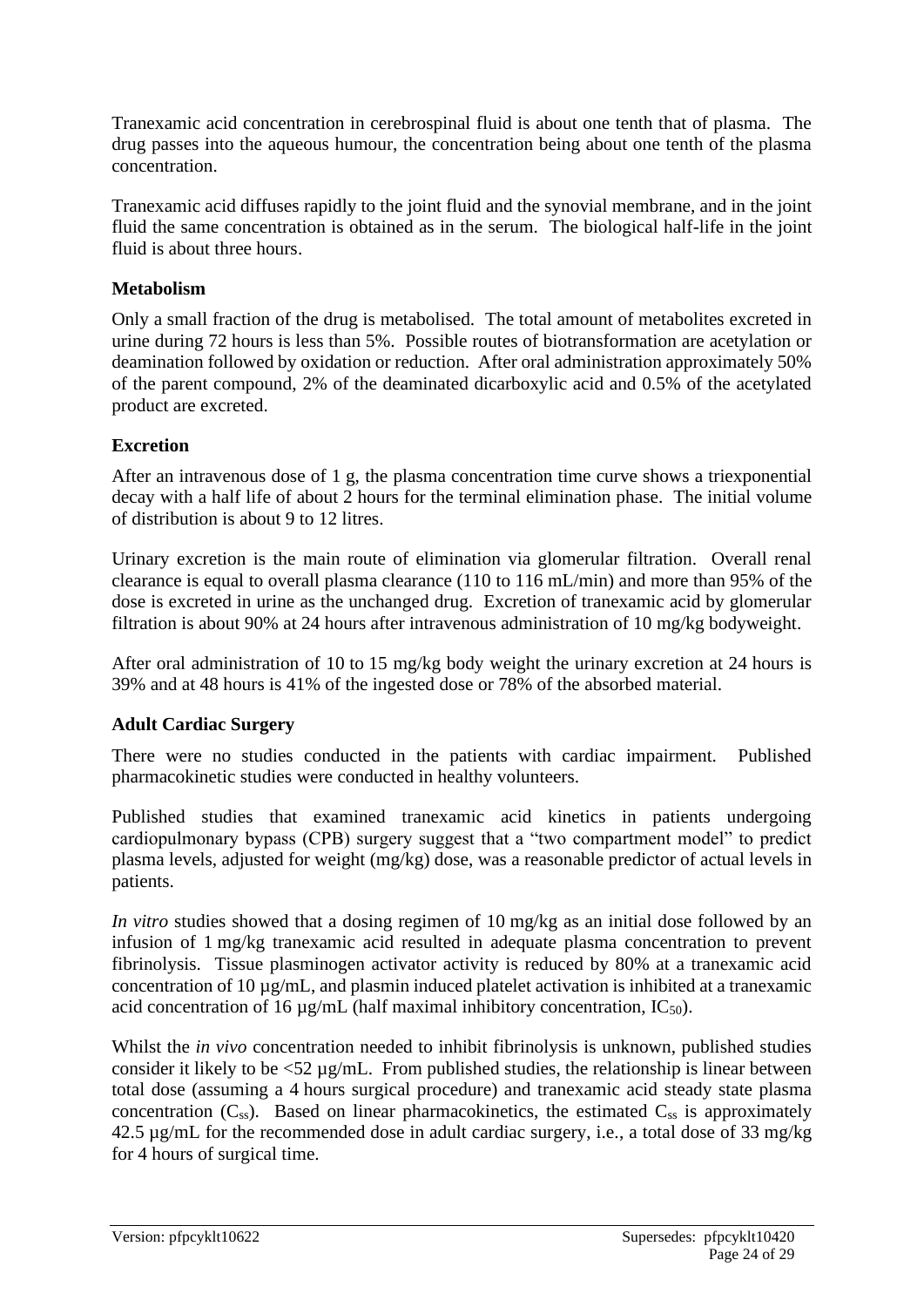A common feature in published pharmacokinetic studies was a pre-surgical loading dose, administered after induction of anaesthesia but before skin incision, followed by a maintenance infusion for the duration of surgery, with or without an additional dose added to the CPB prime.

Studies that examined the need for extended infusion of tranexamic acid beyond chest closure concluded that tranexamic acid administered after chest closure is not effective in reducing blood loss.

The effect of renal impairment on tranexamic acid plasma concentration was investigated in 28 patients with chronic renal disease. Plasma levels 24 hours post dose showed a linear increase with decreasing renal function (increasing serum creatinine levels). In healthy volunteers, following administration of a single intravenous dose of 10 mg/kg, plasma concentrations after 1, 3 and 5 hours were 18.3, 9.6 and 5 mg/L, respectively. In renally impaired patients, after administration of the same dose, the serum concentrations after 5 hours were 13.1 mg/L (serum creatinine 120 to 249 µmol/L), 18.0 mg/L (serum creatinine 250 to 500  $\mu$ mol/L), and 20.7 mg/L (serum creatinine  $>$  500  $\mu$ mol/L), i.e., the highest concentrations occurred in the group with the highest creatinine values. These results suggest that dose adjustment is necessary in renally impaired patients.

# **Adult Hip Surgery**

In one published study that reported details of tranexamic acid kinetics in patients undergoing hip surgery, a total dose of 20 mg/kg of tranexamic acid was given via an initial dose of 10 mg/kg followed by a repeat dose of 10 mg/kg 3 hours later. The median age of the 10 patients with normal renal function was 77 years [range: 51 - 80]. Tranexamic acid concentration from blood collected before administration of the first dose and then at 3, 4, 5, 10 hours and 16 - 24 hours after the first dose showed that a plasma concentration >10 µg/mL was not maintained over 8 hours in all 10 treated patients.

There were no pharmacokinetic data on the recommended dose of 60 mg/kg in orthopaedic surgery given as an intial 15 mg/kg bolus repeated at 8 hourly intervals to a maximum time of 24 hours after surgery.

### **Special Populations**

### **Renal Impairment**

### *Adults*

Tranexamic acid is eliminated unchanged in urine. Patients with impaired renal function may experience an increased elimination half life for the drug. Immediately after a dose of tranexamic acid was given, plasma levels of tranexamic acid were similar in all cardiac surgery patients. This reflects distribution into body fluid. A linear increase in plasma levels was observed with decreasing renal function (increasing serum creatinine levels) at 24 hours, confirming the need for dose reduction in renally impaired patients (see Section 4.2 Dose and method of administration**)**.

There were no pharmacokinetic studies addressing dose adjustment in the presence of renal failure in patients undergoing orthopaedic surgery. However, the results of pharmacokinetic studies in adult patients undergoing cardiac surgery are also relevant to adult orthopaedic surgical patients (see Section 4.4 Special warnings and precautions for use and Section 4.2 Dose and method of administration**)**.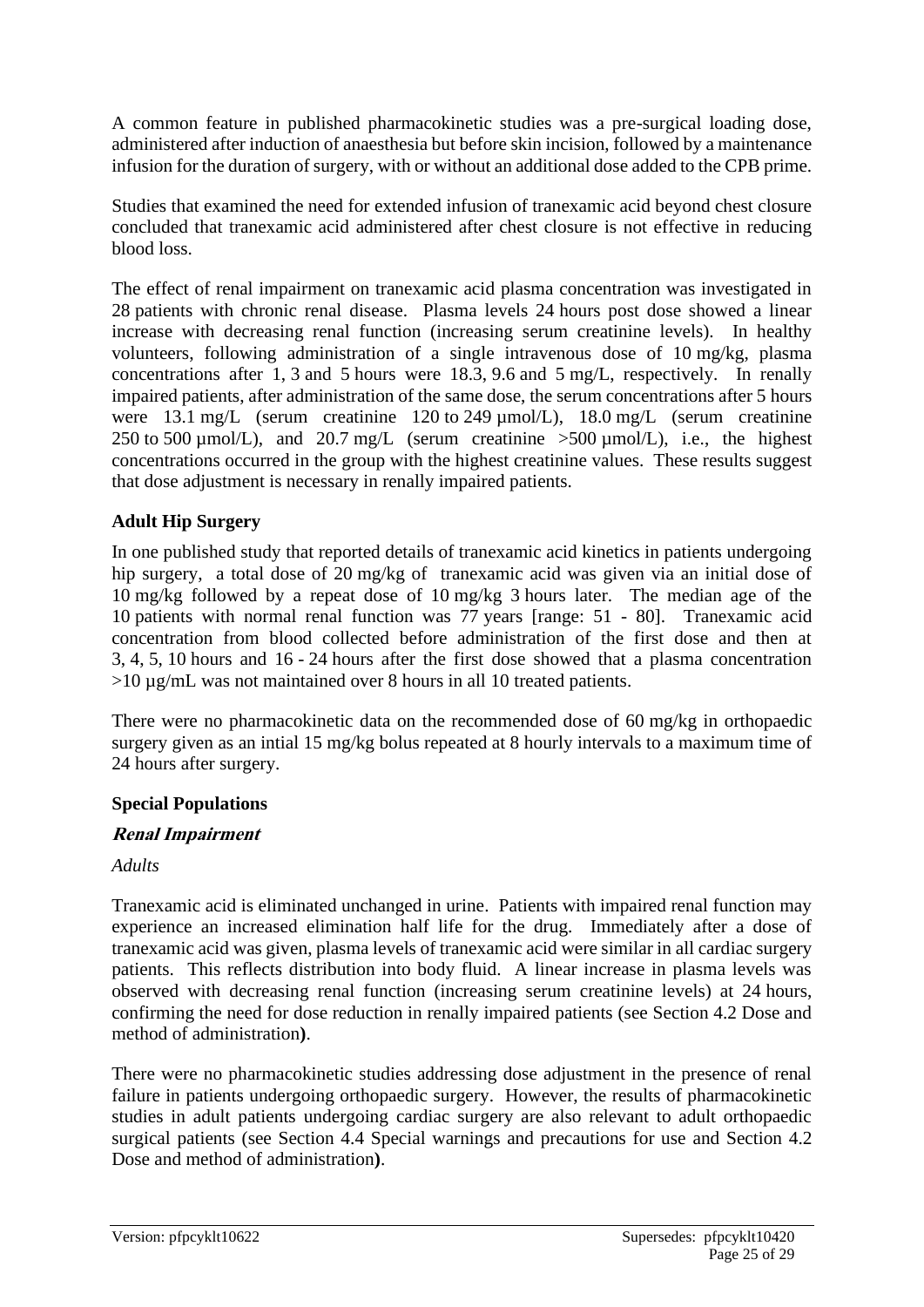#### *Children and Adolescents*

There were no specific pharmacokinetic studies in the paediatric population. Clinical experience in paediatric patients <2 years old is limited and tranexamic acid should only be used if the benefit outweighs the risk. Tranexamic acid should only be used in children aged ≥2 years old. In children ≥2 years old who are mildly or moderately renally impaired, dose reduction is recommended. Tranexamic acid is not recommended in children with severe renal impairment (see Section 5.1 Pharmacodynamic properties **-** Clinical trials, Section 4.4 Special warnings and precautions for use, and Section 4.2 Dose and method of administration).

### **Hepatic Impairment**

Pharmacokinetic data from patients with pre-existing hepatic impairment, who were treated with tranexamic acid, are not available. As tranexamic acid is excreted unchanged, dose adjustment due to hepatic impairment is not required.

# **5.3 Preclinical safety data**

#### **Genotoxicity**

Tranexamic acid was not mutagenic in *B.subtilis* and had no chromosomal effects in Chinese hamster cells. The incidence of chromosomal breakage was increased at 3 g/kg in rat bone marrow. No lethal mutagenicity was detected in a dominant lethal test at 100 mg/kg and 3 g/kg. The weight of evidence in a limited range of mutagenicity tests suggests that tranexamic acid is not mutagenic.

#### **Carcinogenicity**

A dietary carcinogenicity study in Shermann-Wyckoff rats showed an increase in the incidence of biliary hyperplasia, cholangioma and adenocarcinoma of the liver at high doses. However, these findings have not been reproduced in a number of other lifetime studies in either SD or CDF1 mice. A possible treatment-related increase in the incidence of leukaemia was noted in mice receiving dietary tranexamic acid at doses equivalent to up to 5 g/kg/day for 20 months.

# **6. PHARMACEUTICAL PARTICULARS**

# **6.1 List of excipients**

Each Cyklokapron tablet contains the following inactive ingredients: microcrystalline cellulose, purified talc, magnesium stearate, colloidal anhydrous silica, povidone, hyprolose, titanium dioxide, macrogol 8000, vanillin and the proprietary ingredient, Eudragit E100(ID Number 1753)

Each 10 mL ampoule of Cyklokapron solution for injection contains 10 mL Water for Injections as the inactive ingredient.

# **6.2 Incompatibilities**

Cyklokapron solution for injection should not be mixed with blood for transfusion or infusion solutions containing penicillin.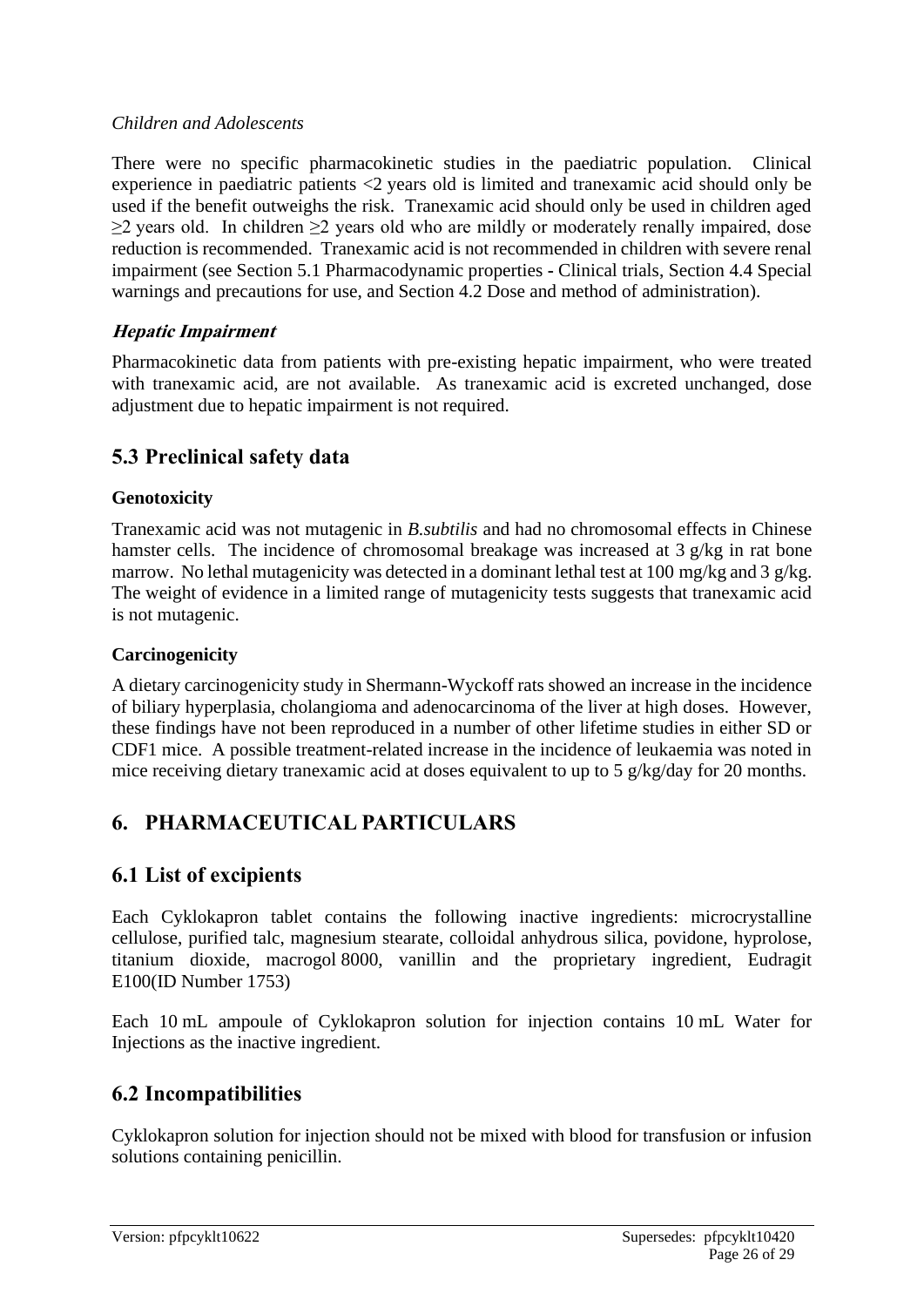# **6.3 Shelf life**

In Australia, information on the shelf life can be found on the public summary of the Australian Register of Therapeutic Goods (ARTG). The expiry date can be found on the packaging.

# **6.4 Special precautions for storage**

*Tablets:* Store below 30ºC (bottles);

*Solution for Injection 1000 mg/10 mL ampoules:* Store below 25°C. Do not freeze. This product does not contain antimicrobial agents. It is for single use in one patient only. Any unused product should be discarded.

*Solution for Injection 1000 mg/10 mL LDPE ampoules:* Store below 25°C. This product does not contain antimicrobial agents. It is for single use in one patient only. Any unused product should be discarded.

# **6.5 Nature and contents of container**

Cyklokapron Tablets are available in a HDPE bottle of 20 and 100 tablets.

Cyklokapron Solution for Injection containing 1000 mg tranexamic acid and 10 mL Water for Injections is supplied as packs of 1 x 10 mL and 10 x 10 mL glass ampoules.

Cyklokapron Solution for Injection, containing 1000 mg tranexamic acid and 10 mL Water for Injections, is also supplied as packs of 10 x 10 mL LDPE ampoules.

\*Not all pack sizes and presentations are distributed in Australia

# **6.6 Special precautions for disposal**

In Australia, any unused medicine or waste material should be disposed of in accordance with local requirements.

# **6.7 Physicochemical properties**

Tranexamic acid is a white crystalline powder that is odourless or almost odourless. It is freely soluble in water and in glacial acetic acid, practically insoluble in methanol, ethanol, acetone, diethyl ether and benzene.

The pKa: 4.3 and 10.6.

### **Chemical structure**

The chemical structure of tranexamic acid is: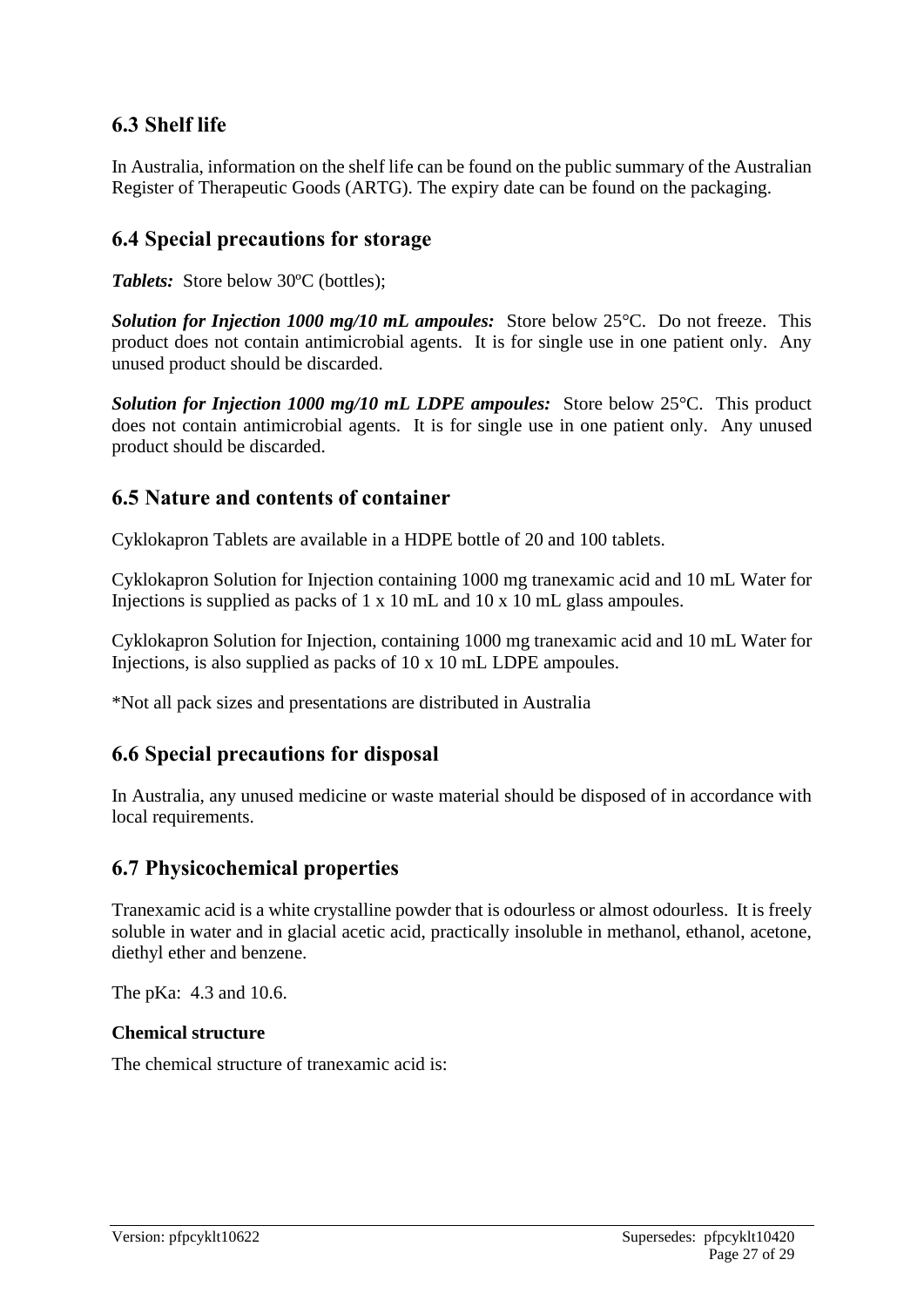

Chemical name: trans-4-aminomethylcyclohexane-carboxylic acid.

The molecular formula of tranexamic acid is  $C_8H_{15}NO_2$  and its molecular weight is 157.2.

# **CAS number**

1197-18-8.

# **7. MEDICINE SCHEDULE (POISONS STANDARD)**

Prescription Only Medicine (S4).

# **8. SPONSOR**

Pfizer Australia Pty Ltd Level 17, 151 Clarence Street Sydney NSW 2000 Toll Free Number: 1800 675 229 www.pfizer.com.au

# **9. DATE OF FIRST APPROVAL**

Cyklokapron 500 mg tablets (bottle): 05 Sept 1991.

Cyklokapron 1000mg/10ml Solution for injection: 16 September 2010

# **10. DATE OF REVISION**

03 June 2022

® Registered trademark.

#### **Summary Table of Changes**

| <b>Section changed</b> | <b>Summary of new information</b>                                                  |
|------------------------|------------------------------------------------------------------------------------|
|                        | Text associated deregistered presentations 500mg/5ml and<br>200mg/20ml was deleted |
| 4.2                    | Addition of text related to intrathecal and epidural administration                |
| 4.3                    | Addition of contraindication related to intrathecal and epidural<br>administration |